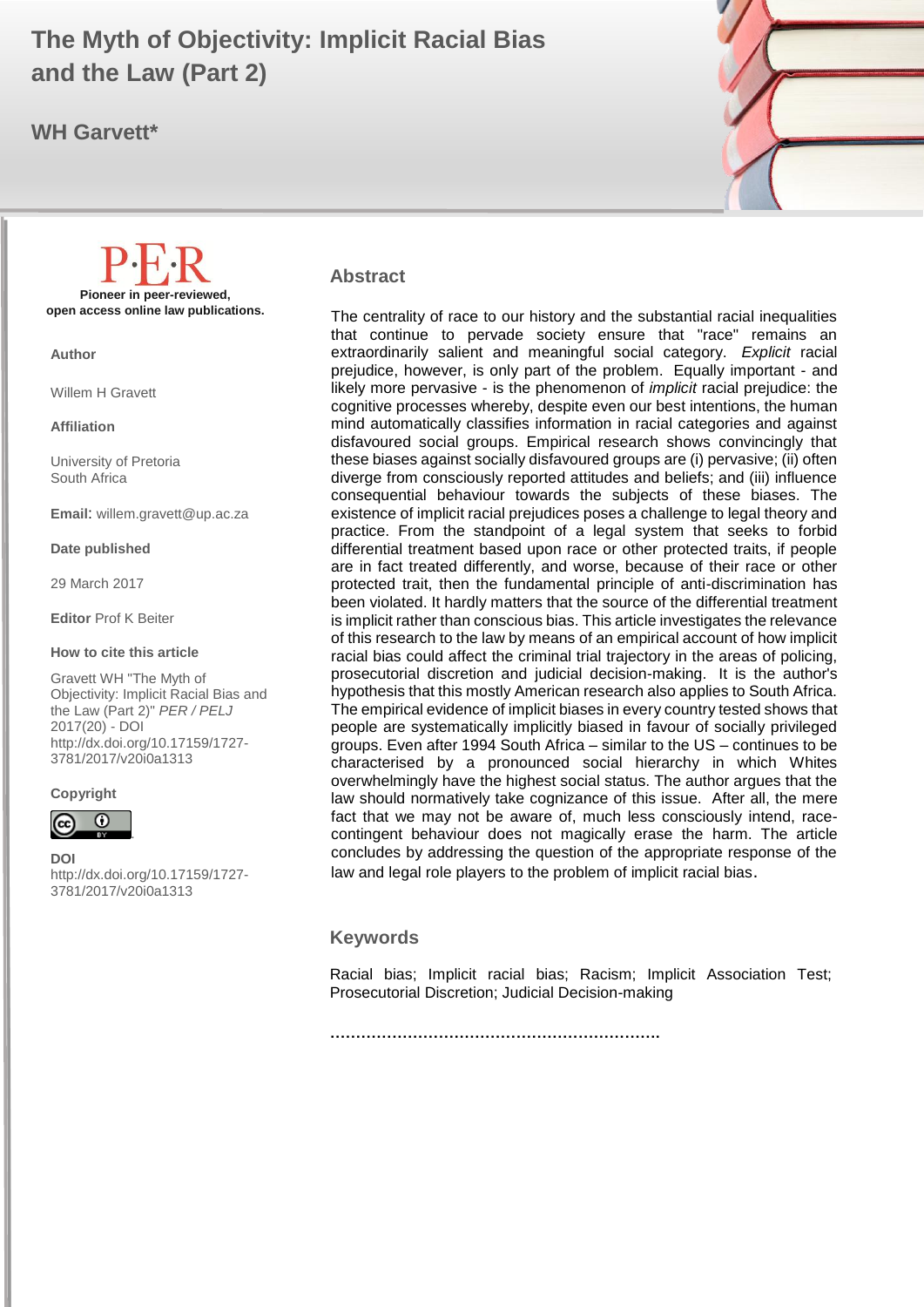Virtue is a state of war, and to live in it we have to always combat with ourselves - *Jean-Jacques Rousseau*

# **1 Introduction**

In the previous part of this article<sup>1</sup> I examined the empirical evidence that shows implicit racial bias in society to be systematic, robust and pervasive. I also made out a case for why the law should take notice of implicit racial bias. In this part I continue the discussion of the relevance to the law of this body of research, with specific focus on implicit bias leading up to and in the courtroom. In this regard I give an empirical account of how implicit bias may potentially influence the criminal litigation trajectory.<sup>2</sup> Next, I illustrate why this mostly United States research is relevant to South Africa. Then I consider some legal-normative issues surrounding implicit bias. I conclude by addressing the question of the appropriate response of the law and legal role players to the problem of implicit racial bias.

# **2 The criminal litigation trajectory**

Since the individual actors in the criminal justice system are neither perceptibly nor cognitively nor behaviourally colour-blind, one could hardly expect the criminal justice system itself to be. In fact, an extensive body of empirical research in the United States has demonstrated that implicit racial biases may influence the perceptions, judgments and behaviour of police officers, prosecutors and judges, and hence the way in which Black defendants are treated and judged, as compared with their White counterparts.<sup>3</sup>

Even the most cursory engagement with the American criminal justice system drives home the point forcefully that the United States "shuts behind bars an overwhelmingly disproportionate number of black and brown persons".<sup>4</sup> The numbers are as stark as they are clear. Although African

l Willem H Gravett. BLC LLB (UP) LLM (Notre Dame) LLD (UP). Senior Lecturer in Procedural Law, University of Pretoria; Member of the New York State Bar. Email: willem.gravett@up.ac.za.

<sup>1</sup> See *PER / PELJ* 2017 (20) - DOI http://dx.doi.org/10.17159/1727-3781/2017/v20n0a1312.

 $\mathfrak{p}$ I focus on the criminal litigation trajectory because, unlike the civil litigation context, in the criminal justice system it is not merely that implicit racial biases might lead to harmful discriminatory behaviour. In the context of criminal justice, where lives hang in the balance, the consequences might be catastrophic.

<sup>3</sup> Smith, Levinson and Robinson 2014 *Ala L Rev* 877; Kang *et al* 2012 *UCLA L Rev* 1151.

<sup>4</sup> López 2010 *Cal L Rev* 1028.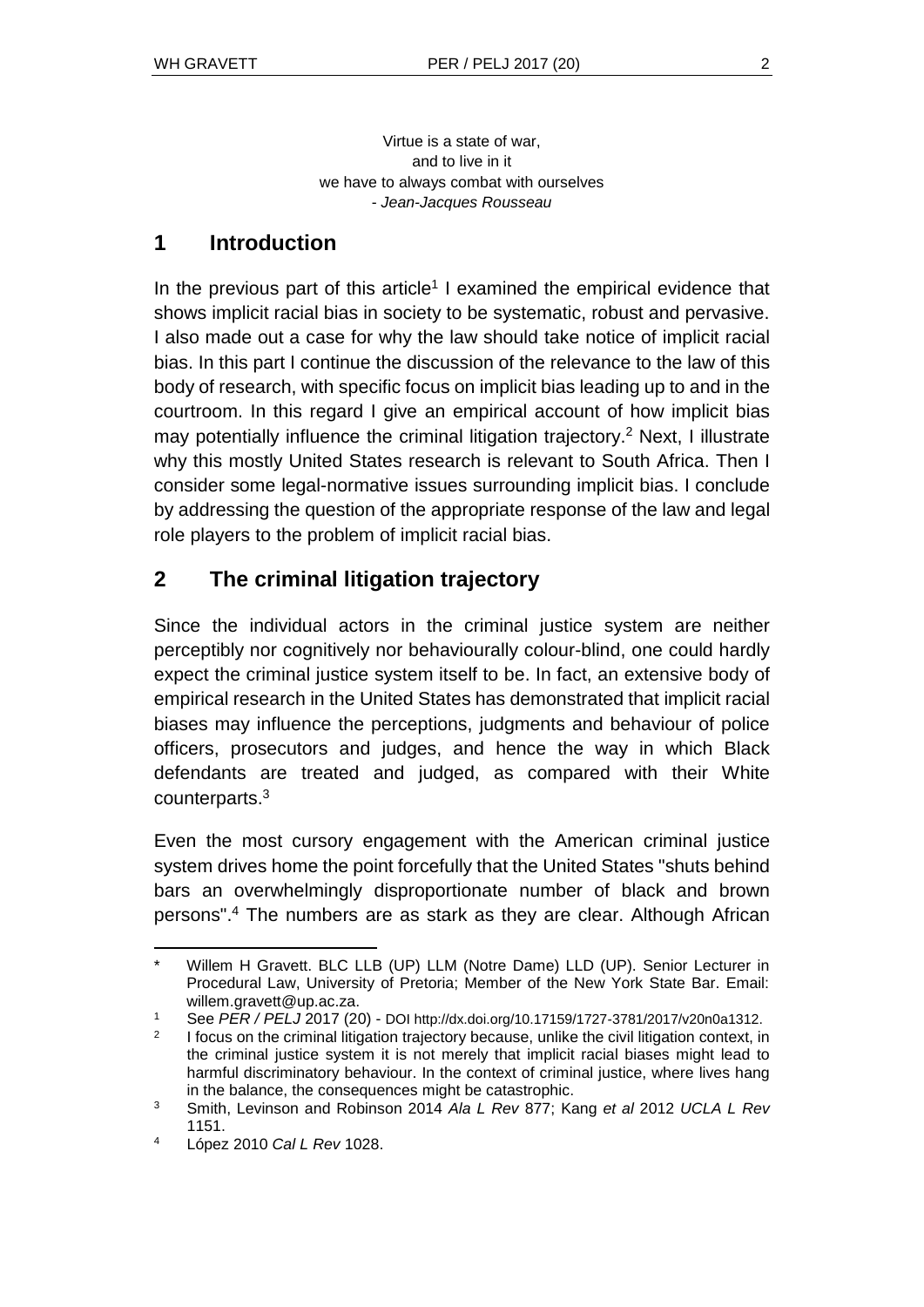Americans constitute only 13% of the US population, they make up almost 1 000 000 (43%) of the total of 2 300 000 incarcerated persons.<sup>5</sup> There is near universal agreement among commentators that the startling racial disparities that pervade the American justice system cannot simply be explained away as a function of poverty and poor choices.<sup>6</sup>

Psychologists have explored and documented empirical evidence of longstanding implicit negative stereotypes of Blacks that pervade the American psyche.<sup>7</sup> In the context of criminal justice, the stereotype most commonly applied to Blacks - or more specifically to young Black males - is that they are hostile, violent and prone to criminality. $8$  This implicit racial stereotype, in turn, creates a lens through which actors in the criminal justice system automatically perpetuate inequality.<sup>9</sup>

Consider for example the crucial milestones in a criminal case flowing to trial. Firstly, on the basis of a crime report the police investigate particular areas and persons of interest and ultimately arrest a suspect. Secondly, the prosecutor decides to charge the suspect with a particular crime. Thirdly, the prosecutor makes recommendations and the presiding judicial officer makes decisions about bail and pre-trial detention. Fourthly, the defendant decides whether or not to accept a plea bargain after consulting his defence attorney or Legal Aid attorney. Fifthly, the case proceeds to trial, and the presiding officer not only manages the proceedings, but also makes decisions about evidentiary motions, objections, witness credibility and, ultimately, about the defendant's guilt. Finally, if the accused is convicted, the prosecutor makes sentencing recommendations and the presiding officer ultimately decides upon the appropriate sentence.

Clearly, implicit biases need to sway only a few of the countless decisions at each stage along the spectrum of discretionary points to aggregate into a substantial effect. For the sake of manageability, I focus on some of the more striking experimental results that might feature during the police

<sup>5</sup> US Department of Justice 2015 https://www.bjs.gov/content/pub/pdf/jim14.pdf; NAACP 2016 [http://www.naacp.org/pages/criminal-justice-fact-sheet.](http://www.naacp.org/pages/criminal-justice-fact-sheet) One out of every nine African American males between the ages of 20 and 34 is incarcerated. Warren *et al One in 100* 34. In many large American cities more than half of the young Black men are under the control of the criminal justice system. Alexander *New Jim Crow* 16.

<sup>6</sup> See Smith, Levinson and Robinson 2014 *Ala L Rev* 872.

<sup>7</sup> See, for example, Devine and Elliot 1995 *Pers Soc Psychol Bull* 1139.

<sup>8</sup> Banks, Eberhardt and Ross 2006 *Cal L Rev* 1172.

<sup>9</sup> Smith, Levinson and Robinson 2014 *Ala L Rev* 874.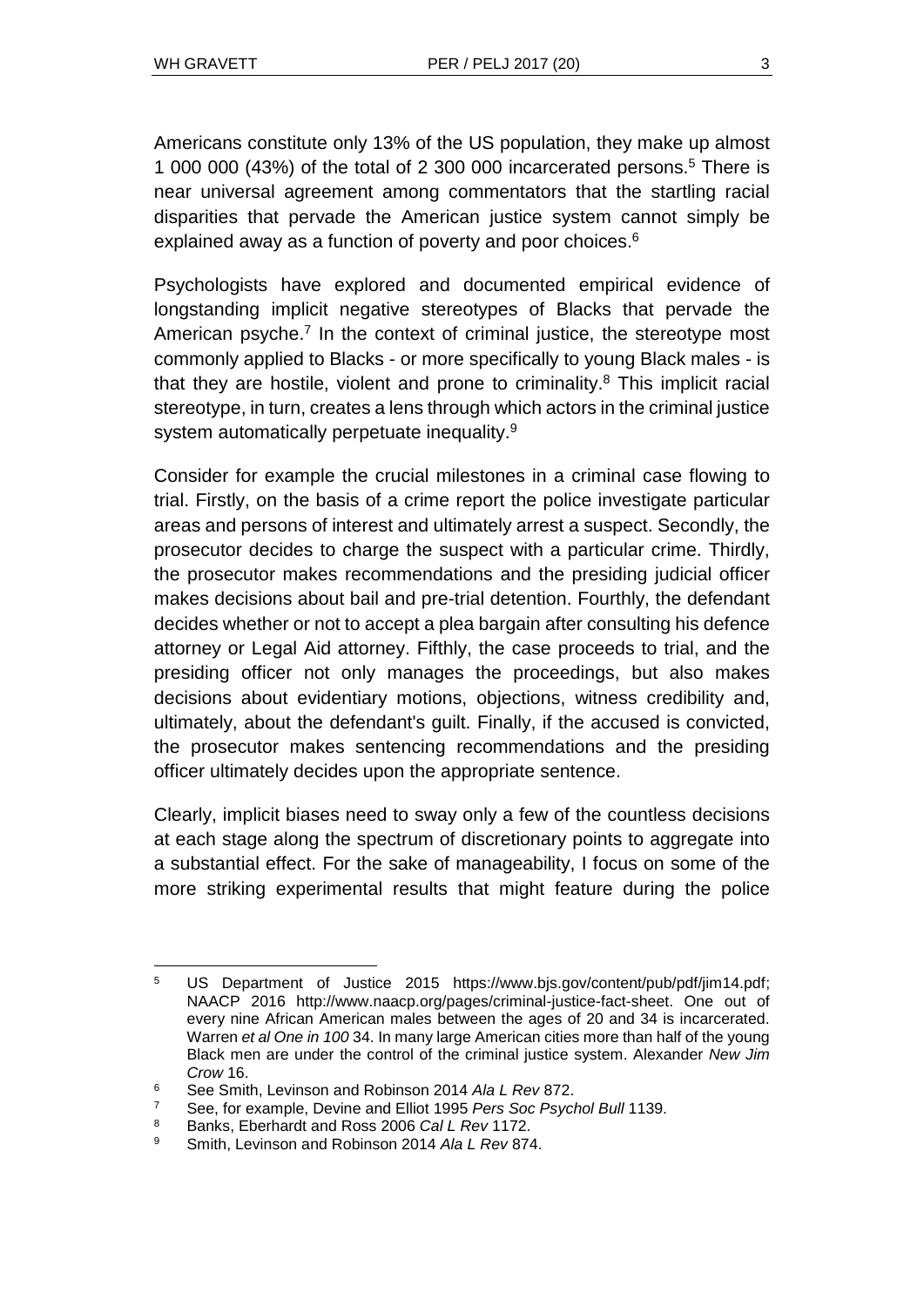encounter, in the exercise of prosecutorial discretion, and in judicial decision-making at trial and sentencing.

## *2.1 Police encounter*

On 4 February 1999 four New York City police officers saw a 23-year old West African immigrant, named Amadou Diallo, standing in front of his apartment building in a high-crime area of the Bronx. He seemed suspicious, so they decided to question him. Moments later, Diallo lay dead. The officers, believing that he was reaching for a gun, had fired 41 shots at him, 19 of which struck home. The item that Diallo was reaching for was not a gun, but his wallet. The officers were charged with second-degree murder. Their principal defence was that they genuinely believed their lives to be in danger. Their argument succeeded and they were acquitted.<sup>10</sup> Moral outrage in response to this incident derived from a salient principle of justice: an individual should be judged on the basis of his conduct, not his social category.

Of course, Diallo was by no means the only incident of white police officers mistakenly and fatally shooting an unarmed Black person in the United States in recent memory. In fact, there are a number of highly publicised incidents almost every year. Information compiled by the Bureau of Justice Statistics indicates that African Americans are four times more likely than Whites to die during an encounter with a law enforcement officer.<sup>11</sup>

However, it was the Diallo tragedy that spurred questions around the degree to which any implicit racial bias on the part of the police officers influenced their perceptions and decisions to open fire. In the wake of this incident, several laboratories created controlled environments analogous to the police officers' situation to examine the psychological underpinnings of implicit racial bias that could lead to such devastating results.

Eberhardt *et al<sup>12</sup>* demonstrated the bi-directional activation between "Black" and "criminality". When participants were subliminally primed with a Black male face as opposed to a White male face or no face at all, they were able to more quickly distinguish the faint outline of a weapon that slowly emerged

l <sup>10</sup> Carpenter 2008 http:/[/www.affirmact.blogspot.co.za/2008/05/buried-prejudice-bigot](http://www.affirmact.blogspot.co.za/2008/05/buried-prejudice-bigot-in-your-brain.html)[in-your-brain.html.](http://www.affirmact.blogspot.co.za/2008/05/buried-prejudice-bigot-in-your-brain.html) For an in-depth discussion of the Diallo case, see Gladwell *Blink* 189 *et seq*.

<sup>11</sup> Banks, Eberhardt and Ross 2006 *Cal L Rev* 1173.

<sup>12</sup> Eberhardt *et al* 2004 *J Pers Soc Psychol* 876.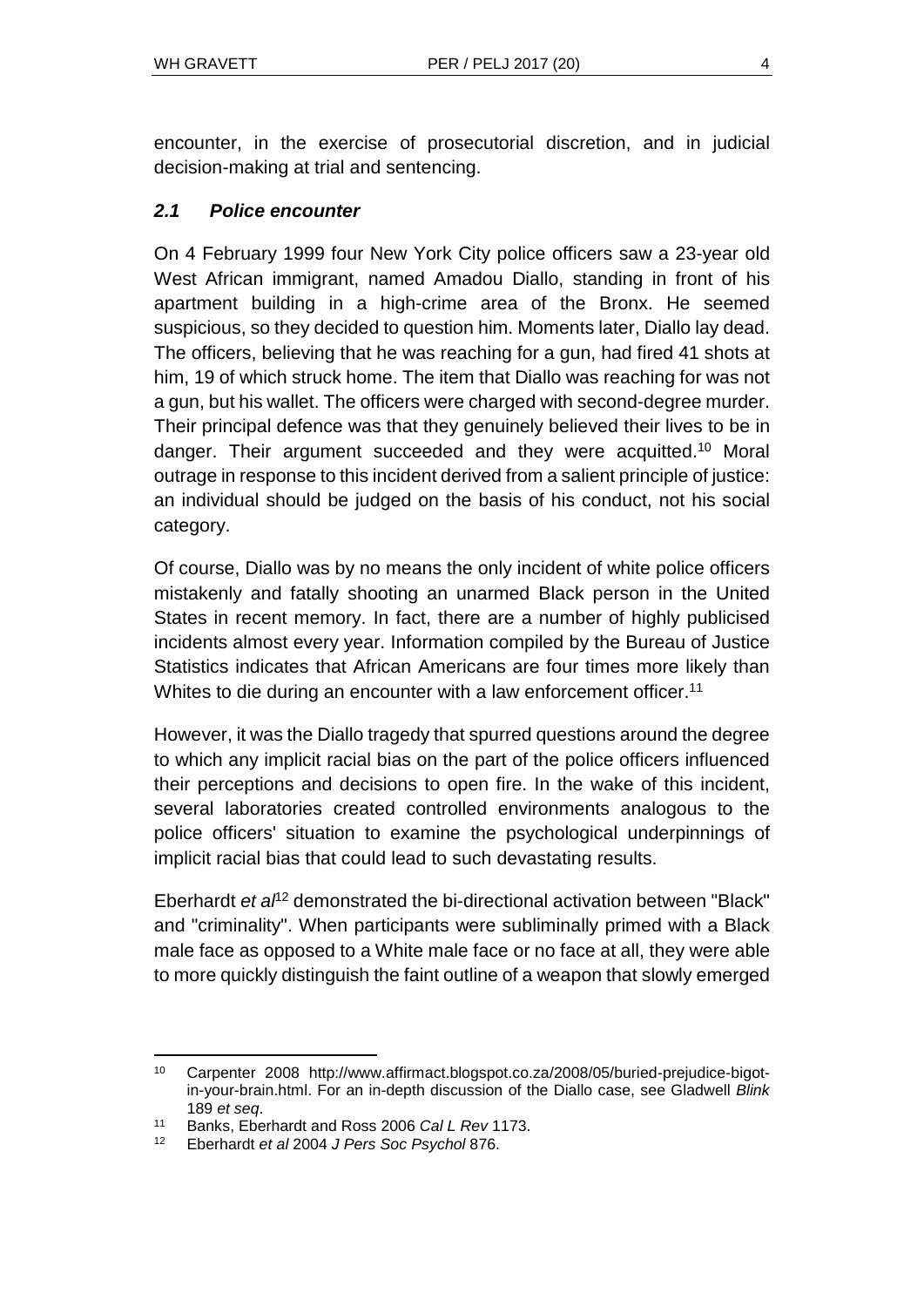from visual static. Thus, by implicitly thinking "Black", the participants more quickly saw a weapon.

Interestingly, this phenomenon also occurred in the reverse. Thus, not only did the idea of "Black" trigger weapons, but participants being subliminally primed with drawings of weapons also triggered visual attention more quickly to Black male faces than White male faces.

It bears repeating that in this study the primes were all flashed subliminally.<sup>13</sup> Thus, the behavioural differences in visually attending to Black faces and remembering them negatively in stereotyped ways were all triggered implicitly, without the participants' conscious awareness.<sup>14</sup>

The experimenters also exposed participant police officers to a group of Black faces and a group of White faces and asked "Who looks criminal?" The police officers not only viewed more Black faces than White faces as criminal, but they also evaluated the most stereotypically Black faces (eg those faces with wide noses, thick lips or darker skin) as most criminal of all. $15$ 

To directly explore the question whether people are prone to accidentally shoot Black suspects more often than White suspects, Correll<sup>16</sup> developed a "shooter bias" paradigm video simulation. Participants are confronted with photographs of an individual (a "target") holding an object, superimposed on various city landscapes such as bust stops and parks. If the object is a weapon, the participant has to press one key to shoot. If the object is harmless (such as a cell phone, wallet or cold drink) the participant must press another key to holster the weapon.

Not surprisingly, under severe time pressure the participants made mistakes. However, their mistakes were not randomly distributed. Shooting behaviour systematically correlated with the race of the target. Participants were quicker to shoot when the target was Black than when the target was White. Also, participants made more mistakes (false alarms) and shot more unarmed Black targets than unarmed White targets. Conversely, they failed to shoot more armed White targets (misses) than armed Black targets.<sup>17</sup>

<sup>&</sup>lt;sup>13</sup> The photograph flashed for only 30 milliseconds.

<sup>14</sup> Kang *et al* 2012 *UCLA L Rev* 1137.

<sup>15</sup> Banks, Eberhardt and Ross 2006 *Cal L Rev* 1172; Smith, Levinson and Robinson 2014 *Ala L Rev* 882.

<sup>16</sup> Correll *et al* 2002 *J Pers Soc Psychol* 1314.

<sup>17</sup> Correll *et al* 2002 *J Pers Soc Psychol* 1317, 1319.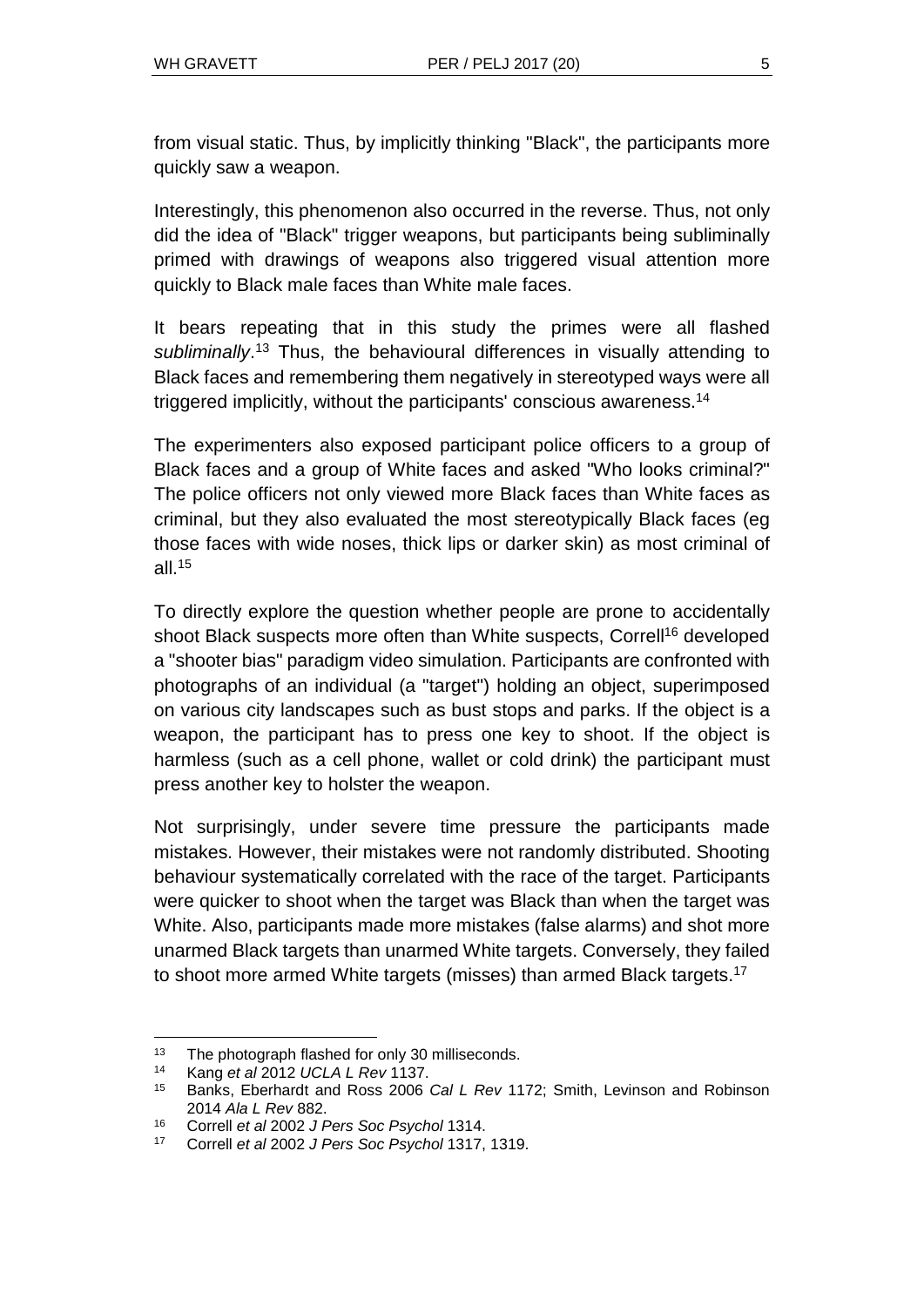The experimenters were surprised to find that these results were consistent in both White and Black participants.<sup>18</sup> Thus, the race of the *participant* did not have any impact on shooter bias*.* This suggests that shooter bias is firmly rooted in the culturally held implicit racial stereotype linking Blacks to danger.<sup>19</sup>

# *2.2 Prosecutorial discretion*

Consider the first decision that a prosecutor makes in most criminal cases: whether or not to charge the suspect and, if so, with what crime or crimes. This charging power is inherently an expression of mercy, ie should the legitimate power of the State be reined in or not? However, as the US Supreme Court noted in *McCleskey v Kemp*: <sup>20</sup> "[T]he power to be lenient is also the power to discriminate".

It is trite that prosecutors exercise vast and largely un-reviewable discretion in their charging and plea-bargaining decisions.<sup>21</sup> Studies in the United States have routinely found that prosecutors - the vast majority of whom would never consciously intend to hold double standards based upon race - exercise this discretion in racially biased ways, contributing significantly to the racial disparities in the criminal justice system.<sup>22</sup>

For example, a 1985 study found Los Angeles prosecutors more likely to press charges against Black than White defendants - a disparity that could not be accounted for by race-neutral factors, such as a prior record, the seriousness of the charge or the use of a weapon.<sup>23</sup> Similar studies in Florida and Indiana in the late 1980s also found charging discrepancies based upon the race of the defendant. $24$  A US Sentencing Commission Report disclosed that federal prosecutors were more disposed to offer White

 $\overline{a}$ <sup>18</sup> Correll *et al* 2002 *J Pers Soc Psychol* 1324.

<sup>19</sup> Levinson 2007 *Duke LJ* 358.

<sup>20</sup> *McCleskey v Kemp* 481 US 279 312 (1987).

 $21$  From the arrest of a suspect to sentencing of the defendant, consider the range of discretion-based decisions that prosecutors must make on a daily basis: Should an arrested person be charged with a crime? What crime or crimes should be charged? Should bail be recommended or opposed? At what level should bail be recommended? Should the charges be dropped? Should a plea bargain be offered or negotiated? What sentence will be recommended?

<sup>22</sup> See generally Rehavi and Starr *Racial Disparity*.

<sup>23</sup> Radelet and Pierce 1985 *L Soc Rev* 615-619.

<sup>24</sup> See sources cited in Kang *et al* 2012 *UCLA L Rev* n 56.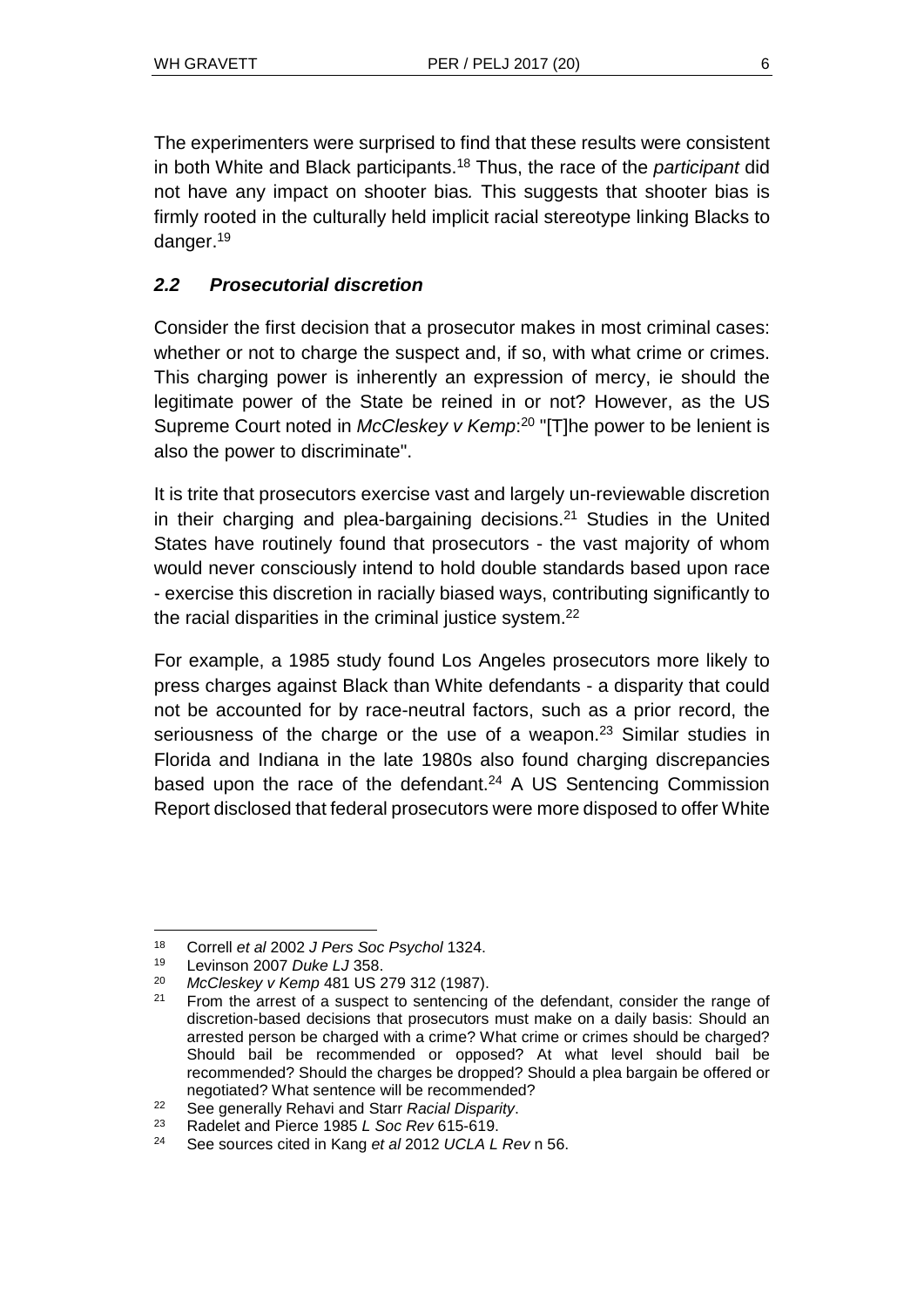defendants generous plea bargains, with sentences below prescribed sentencing guidelines, than to offer them to Black or Latino defendants.<sup>25</sup>

In order to get a sense of how implicit racial bias might skew prosecutorial decisions in a racially biased manner, consider two scenarios of selfdefence with identical facts, except for the race of the victim: in one the victim is Black, and in the other White.<sup>26</sup> The suspect in each claims selfdefence, and alleges specifically that he accidentally bumped into the deceased outside a pub at night. The deceased became angry and warned the suspect that "He's going to get it!" The suspect contends that, at this point, the deceased reached towards his waist and started pulling out a shiny object. The suspect, believing that the deceased was reaching for a gun, pulled out his own handgun and fatally shot the deceased.

In order to assess the strength of the self-defence claim to determine whether charges should be brought for murder or whether a plea-bargain for manslaughter or some other less serious offence might be appropriate, prosecutors must make an instinctual judgment: did the suspect reasonably believe that the deceased was reaching for a weapon?

This judgment is not made in a race-neutral vacuum. As described above, empirical research bears out that most Americans (and, as I argue below, this is likely the case for most South Africans as well) hold implicit racial stereotypes that associate Blacks with aggression and hostility and, specifically, that associate Blacks with weapons. Applying this research to the *scenario* above, it is more than likely that prosecutors would perceive the Black victim as having reached for a weapon.

By contrast, IAT findings suggest that people hold positive stereotypes about Whites, such as "law-abiding", "trustworthy" and "successful", and specifically that they *dissociate* Whites and weapons.<sup>27</sup> Prosecutors would therefore likely be more inclined to accept that the White victim was reaching for his cell phone and, thus, that the suspect acted unreasonably. Of course, these dynamics would be amplified in a cross-racial shooting, because implicit racial bias would affect the evaluation of *both* the suspect and the victim's behaviour.

<sup>&</sup>lt;sup>25</sup> US Sentencing Commission Leadership Conference on Civil Rights 2000 http/[/www.protectcivilrights.org/pdf/reports/justice.pdf.](http://www.protectcivilrights.org/pdf/reports/justice.pdf)

<sup>26</sup> See Smith and Levinson 2011 *Seattle U L Rev* 806-807.

<sup>27</sup> Smith and Levinson 2011 *Seattle U L Rev* 808.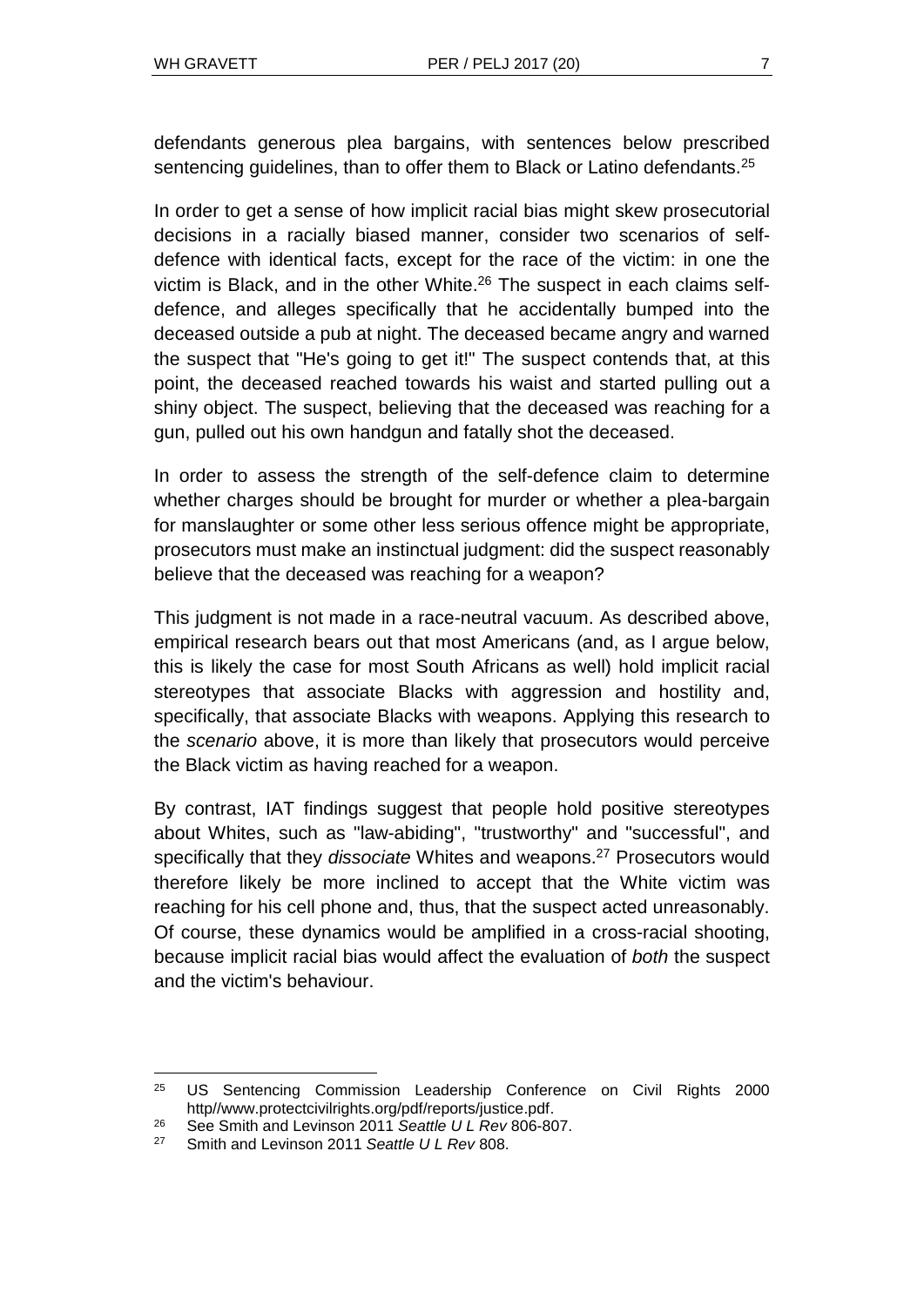I do not suggest that prosecutors consciously think about a Black suspect or victim and consciously decide that Blacks are hostile and violent, and therefore that they are more likely to shoot or that they can more justifiably be shot. In fact, most prosecutors would expressly - and genuinely - disavow such conscious thought processes. However, as emphasised in the first part of this contribution, these negative stereotypes operate subconsciously and automatically. That is what makes implicit racial bias so insidious.

What about defence attorneys? In general one might think that - because they are frequently put in the role of interacting with clients belonging to disfavoured social groups and because they are often ideologically and professionally committed to racial equality - defence attorneys as a group might have implicit racial biases materially different from the rest of the population. However, Eisenberg and Johnson found evidence to the contrary. As measured by the IAT, capital punishment defence attorneys show implicit racial bias against Blacks approximately to the same extent as does the population at large. $^{28}$ 

## *2.3 Judicial decision-making*

A judge - the archetype of the impartial actor in the criminal justice system - exercises significant discretion in the typical criminal trial in setting bail, deciding motions, ruling on the admissibility of evidence, presiding over the trial, rendering a verdict, and sentencing the defendant. If ordinary adults carry a "bigot in the brain", as an article in *Scientific American Mind* referred to implicit biases, then data collected by Rachlinski *et al*<sup>29</sup>suggest that:

[A]n invidious homunculus might reside in the heads of most judges in the United States, with the potential to produce racially biased distortions in the administration of justice.

Before returning to the Rachlinski *et al* study, let us consider a broader statistical overview of evidence of racial bias in bail setting and sentencing which, in the United States as in South Africa, falls squarely within the purview of the trial judge. A study of bail setting in Connecticut found that judges set bail at amounts that were 25% higher for Black defendants than for similarly situated White defendants.<sup>30</sup> Empirical data from Washington State also suggests that defendants from disfavoured social groups receive

 $\overline{a}$ 

<sup>28</sup> Eisenberg and Johnson 2004 *De Paul L Rev* 1545-1555.

<sup>29</sup> Rachlinski *et al* 2009 *Notre Dame L Rev* 1221.

<sup>30</sup> Ayres and Waldfogel 1994 *Stan L Rev* 992.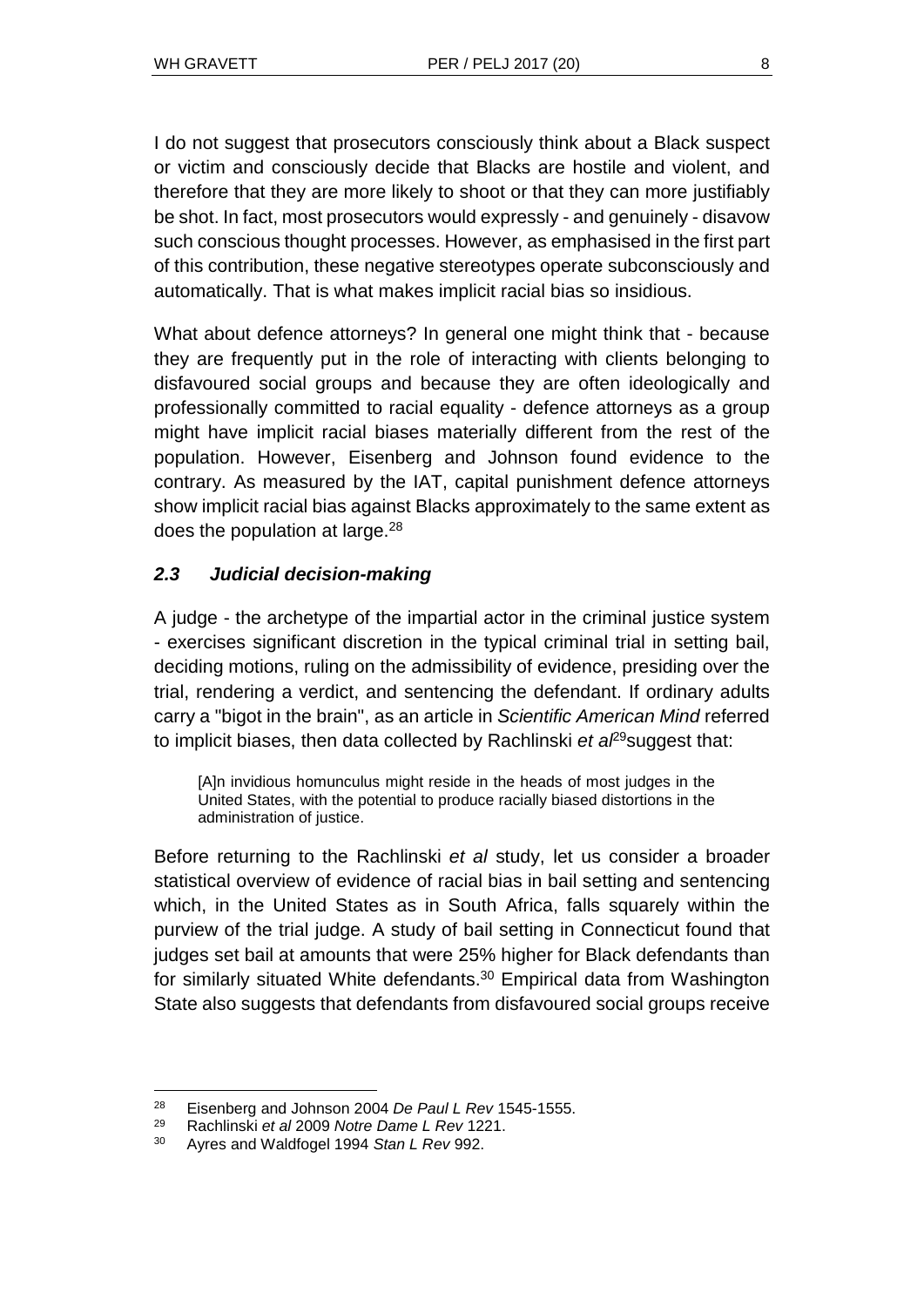less favourable pre-trial detention determinations than their White counterparts.<sup>31</sup>

Federal judges imposed sentences on African Americans that were 12% longer than those imposed on comparable White defendants.<sup>32</sup> Research on capital punishment in the United States reveals that "killers of White victims are more likely to be sentenced to death than killers of Black victims".<sup>33</sup> Black defendants are also more likely than White defendants to receive the death penalty.<sup>34</sup>

To test whether these racial disparities might be ascribed to judges' implicit biases, legal and social cognition scholars have conducted experimental studies holding everything constant except for race. Blair and her colleagues<sup>35</sup> took photographs from a database of criminals convicted in Florida and asked participants to judge how Afrocentric both Black and White defendants look on a scale from one to nine. The goal was to determine whether race correlated with actual sentencing. After controlling for the seriousness of the offences and other factors, the researchers found that the race of the defendant was statistically insignificant. Thus, White and Black defendants were sentenced without discrimination based upon race. However, they found another curious correlation: within each race, either Black or White, the more Afrocentric the defendant looked, the harsher his punishment.<sup>36</sup> The researchers concluded that, even when controlling for differences in criminal history, those defendants who possessed the most stereotypically Black facial features (relative to other members of their racial group) received, on average, sentences nearly eight months longer than those who possessed the least stereotypically Black features.<sup>37</sup>

The researchers postulated that implicit racial bias explained these results. If judges are motivated to avoid racial discrimination, they may be on guard against the danger of treating similarly situated Black and White defendants

l <sup>31</sup> Task Force on Race and the Criminal Justice System *Preliminary Report* 28.

<sup>32</sup> Mustard 2001 *J L & Econ* 300.

US General Accounting Office "Death penalty sentencing: Research indicated pattern of racial disparities" *Report to the Senate and House Committees on the Judiciary* (2012) as cited in Banks, Eberhardt and Ross 2006 *Cal L Rev* 1175. This finding holds even when statistically controlling for a wide variety of non-racial factors that may influence sentencing, and has been characterised by the US General accounting office as "remarkably consistent across data sets, states, data collection methods and analytic technique". Banks, Eberhardt and Ross 2006 *Cal L Rev* 1175.

<sup>34</sup> Baldus *et al* 1998 *Cornell L Rev* 1710-1714.

<sup>35</sup> Blair, Judd and Chapleau 2004 *Psychol Sci* 675.

<sup>36</sup> Blair, Judd and Chapleau 2004 *Psychol Sci* 677.

<sup>37</sup> Blair, Judd and Chapleau 2004 *Psychol Sci* 677-678.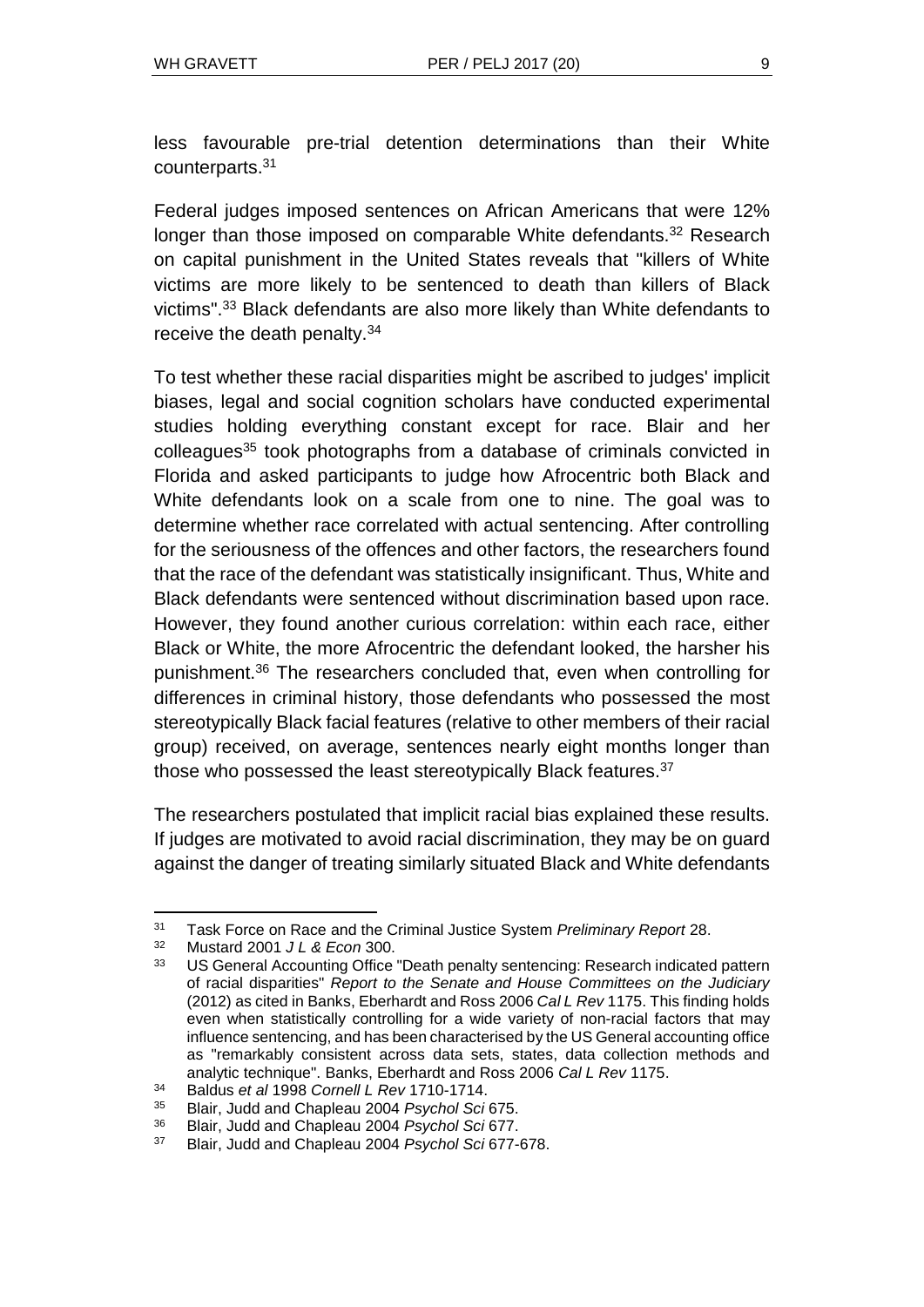l

disparately. By contrast, judges have no conscious awareness that Afrocentric features might trigger implicit negative stereotypes of criminality and violence that could influence their judgment. Without such awareness, and with this bias operating automatically, they could not explicitly control for or correct the potential bias.<sup>38</sup>

Rachlinski *et al* recruited participants at judicial education conferences, which gave them a unique opportunity to test a participant pool of willing judges.<sup>39</sup> They administered to the judge participants the "Black/White and "Good/Bad" IAT. The researchers then asked them to make decisions in two hypothetical court scenarios in which the race of the legal actor was ambiguous and was subliminally primed. Lastly, they were asked to decide a hypothetical case in which the race of the legal actor was explicitly stated as either Black or White.<sup>40</sup>

The results of this research support three conclusions. Firstly, judges, like the rest of us, carry implicit biases concerning race. The researchers found a "strong white preference" among the White judges - in fact "significantly stronger" than that observed among White participants on the IAT generally.<sup>41</sup> The Black judges, by contrast, demonstrated no clear preference overall.<sup>42</sup> Secondly, these implicit biases can affect judges' judgment, at least in the context of the two scenarios in which race was only subliminally primed, and the judges were thus unaware of a need to monitor their own decisions for racial bias.<sup>43</sup> Thirdly, and conversely, in the third scenario, in which the race of the actor was stated explicitly and the judges were thus aware of the need to monitor their own responses for the influence of implicit racial bias, they seemed motivated to suppress that bias and appeared able to do so. $44$  The authors of the study conclude: $45$ 

<sup>38</sup> Blair, Judd and Chapleau 2004 *Psychol Sci* 677. Also see the discussion in Kang *et al* 2012 *UCLA L Rev* 1150.

<sup>&</sup>lt;sup>39</sup> The 133 judges who participated in the study came from three jurisdictions. Rachlinski *et al* 2009 *Notre Dame L Rev* 1205.

<sup>40</sup> Rachlinski *et al* 2009 *Notre Dame L Rev* 1209, 1212, 1217.

<sup>41</sup> Among the 85 judges, 74 (or 87.1%) showed a White preference on the IAT. Rachlinski *et al* 2009 *Notre Dame L Rev* 1210-1211.

 $42$  Black judges carry a more diverse array of implicit biases, just like Black adults generally. Approximately one third exhibit a White preference similar to the White judges, approximately one third exhibit a Black preference, and approximately one third exhibit no preference at all. Rachlinski *et al* 2009 *Notre Dame L Rev* 1210.

<sup>43</sup> Rachlinski *et al* 2009 *Notre Dame L Rev* 1221.

<sup>44</sup> Rachlinski *et al* 2009 *Notre Dame L Rev* 1221.

<sup>45</sup> Rachlinski *et al* 2009 *Notre Dame L Rev* 1232.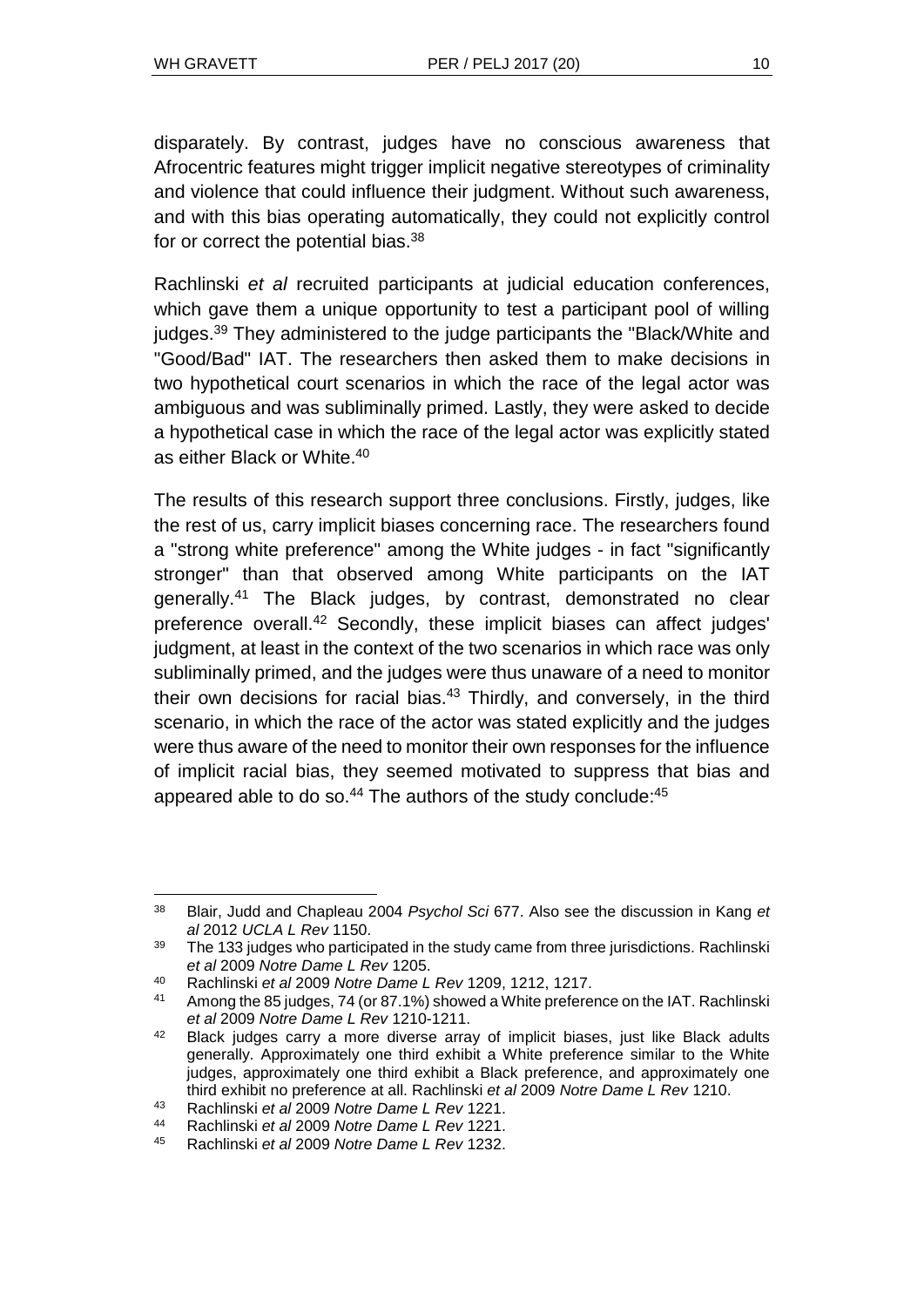The presence of implicit racial bias among judges … should sound a cautionary note for those involved in the criminal justice system.

Indeed, the research findings with regard to the ways in which implicit racial bias might influence decision-making in criminal cases are substantial and robust. All these studies, in the aggregate, suggest that implicit racial bias in the trial process is a problem worth worrying about. $46$ 

# **3 Applicability of implicit bias research to South Africa**

One might legitimately ask what the possible relevance would be for this mostly American - research to the South African legal context. It is my hypothesis, which is of course subject to empirical verification in the course of time, that the research results in the United States would generally hold true for South Africa as well.

The empirical evidence of implicit biases in every country tested $47$  clearly shows that these biases are not randomly oriented. Rather, people are systematically implicitly biased in favour of socially privileged groups, ie groups higher in the social hierarchy.<sup>48</sup> For example, in many societies, including those of North America and Europe, children of *both* higher and lower status racial groups show preferences for Whites over other races, because they prefer adults and other children of higher status and they view race as indicative of social standing.<sup>49</sup>

This is also the case in South Africa. A 2011 study reveals that Black, Coloured and White children showed highly similar race preferences: all preferred White and Coloured to Black South Africans, even though Blacks comprise the largest proportion of South Africa's population.<sup>50</sup> The reason for this phenomenon is not difficult to discern. Since the end of apartheid, South Africa has overcome great obstacles and made many strides in overcoming social injustices. However, demographic data reveal that, even post 1994, South Africa continues to be characterised by a pronounced social hierarchy in which Whites overwhelmingly have the highest social

l <sup>46</sup> See Kang *et al* 2012 *UCLA L Rev* 1168.

<sup>47</sup> Thus far, approximately 90% of test takers have been American. Lee 2008 *UC Davis L Rev* 539. However, implicit bias has also been found against "outgroups" in other countries, eg, Aborigines in Australia, Turkish immigrants in Germany (see Dasgupta 2004 *Soc Justice Res* 147) and Koreans in Japan (Kang *Implicit Bias* 3).

<sup>48</sup> Eg, young over old, light-skinned over dark-skinned, non-Arab non-Muslims over Arab Muslims, abled over disabled, thin over obese, and straight over gay. Kang *et al* 2010 *JELS* 887; Kang and Lane 2010 *UCLA L Rev* 474.

<sup>49</sup> Shutts *et al* 2011 *Dev Sci* 1289.

<sup>50</sup> Shutts *et al* 2011 *Dev Sci* 1285.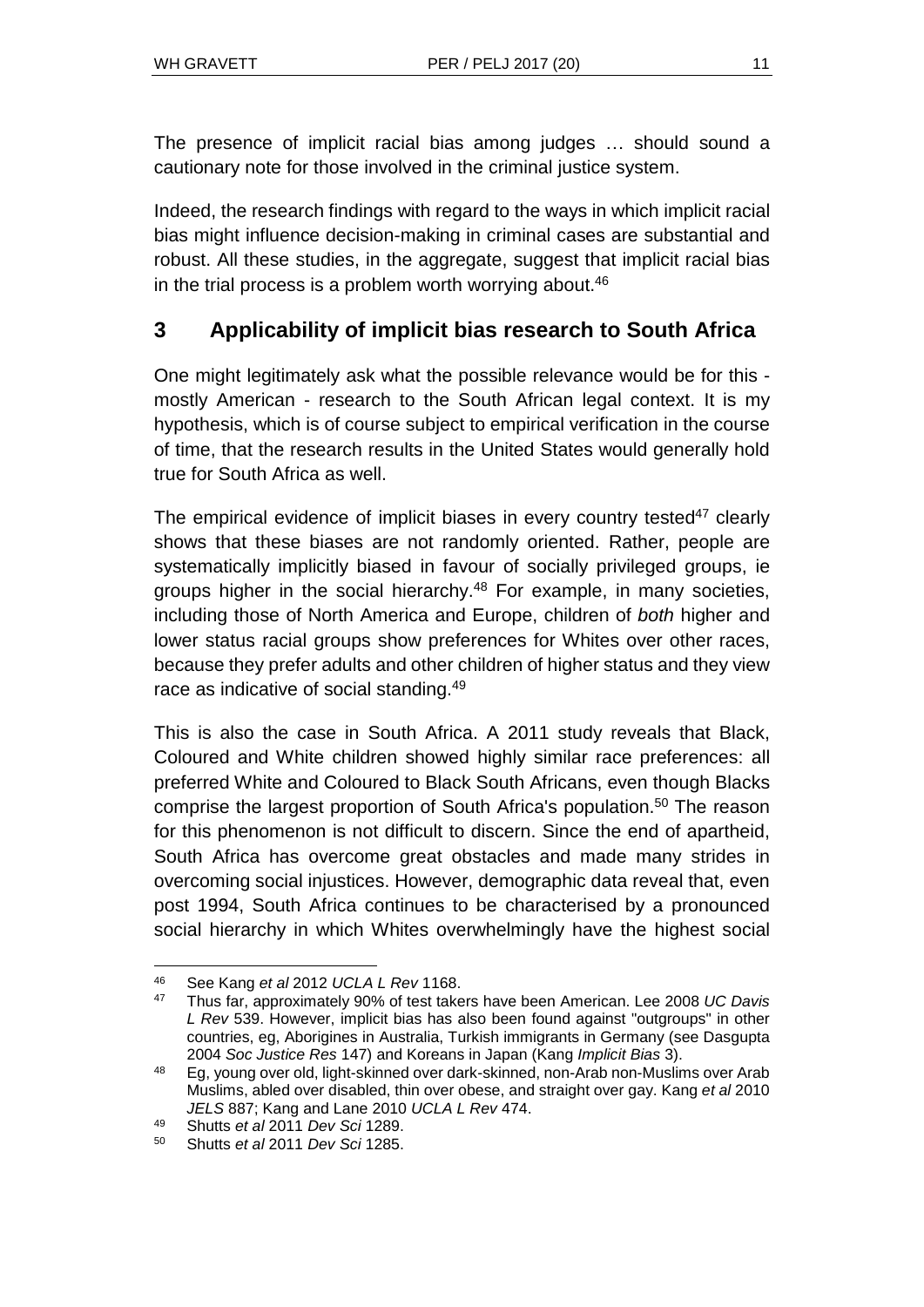status. Although there are large income disparities in the United States as well, South Africa's racial hierarchy predicated on wealth is particularly extreme.<sup>51</sup> Whereas Black Americans' average annual income is approximately 60% of that of White Americans,<sup>52</sup> in South Africa the analogous figure is 13%.<sup>53</sup>

Thus, the economic stratification of latter-day South African society seems to continue to send overt messages about which groups are valued over others. In South Africa race appears to be a social category that is particularly deeply associated with differences in wealth. In addition to children's general tendency to associate higher status racial groups with higher value belongings, South African children tend to *prefer* individuals who are members of these higher status racial groups (ie White over Coloured and Coloured over Black). <sup>54</sup> Information that runs counter to this strong association between wealth (social status) and race - such as the increasing presence of the Black middle and upper class, the rise of Black political and social power, and the fact that Blacks are the statistical majority - is not enough to eliminate the perception of this association from the minds of young South Africans.<sup>55</sup> In sum, South African children of all racial groups - like children in North America and Europe - demonstrate preferences congruent with the *de facto* racial hierarchy in their societies.

This raises the question: why do members of socially disadvantaged groups often prefer members of other, more dominant or advantaged groups? One possible explanation for the link between historical and cultural discrimination and implicit racial biases is what social cognitionists refer to as "system justification theory" (SJT).

SJT posits that people are motivated to defend, justify, rationalise and perpetuate the social *status quo*, even if that *status quo* was arrived at accidentally, arbitrarily or unjustly.<sup>56</sup> SJT can, for example, be seen in the "paradox of the free market", ie the faith in the legitimacy of the free market system among the poor, despite the growing inequality between rich and poor.<sup>57</sup> Be it for reasons of uncertainty avoidance (consistency), intolerance

l

<sup>54</sup> Olson *et al* 2012 *Child Development* 1896.

<sup>51</sup> Newheiser *et al* 2014 *Dev Psychol* 3.

<sup>52</sup> US Census Bureau 2011 as cited in Newheiser *et al* 2014 *Dev Psychol* 3.

<sup>53</sup> Statistics South Africa 2008 as cited in Newheiser *et al* 2014 *Dev Psychol* 3. Also see Olson *et al* 2012 *Child Development* 1886.

<sup>55</sup> Olson *et al* 2012 *Child Development* 1896. See also Dunham *et al* 2014 *Social Cognition* 16.

<sup>56</sup> Blasi and Jost 2006 *Cal L Rev* 1124; Jolls and Sunstein 2006 *Cal L Rev* 990.

<sup>57</sup> As another example, a number of studies have shown that women, as well as other individuals in low-paying jobs, come to feel that they deserve lower wages than men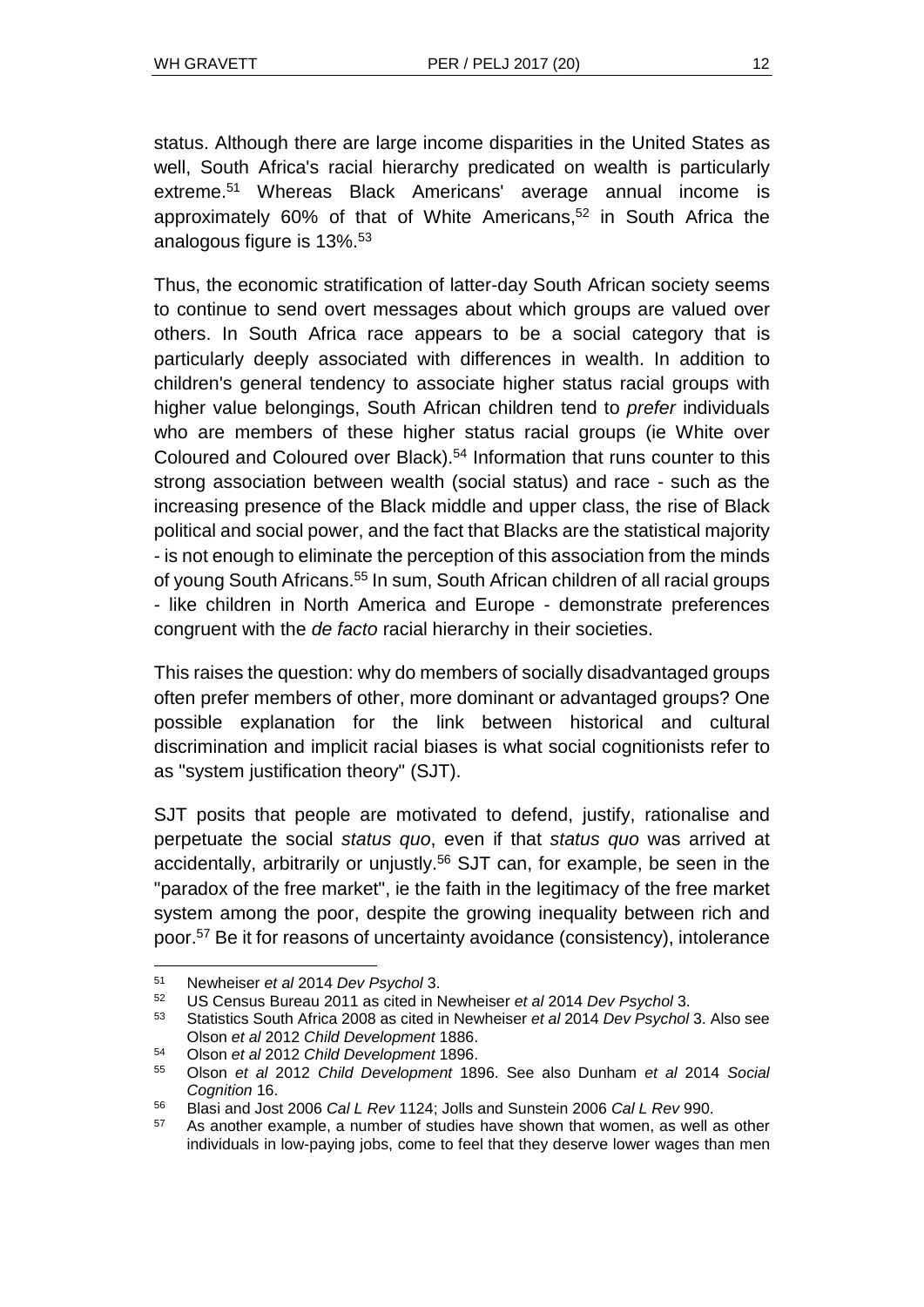of ambiguity (coherence), or the need for order, structure and closure (certainty), the evidence clearly indicates that many members of low-status groups find the devil they know to be less threatening than the devil they do not know.<sup>58</sup>

# **4 Some normative issues surrounding implicit bias and the law**

Drawing on socio-biology and evolutionary psychology, some scholars have objected to any attempt by the law to address implicit biases, on the theory that implicit biases are hardwired and there is nothing that we can do about them.<sup>59</sup> Just as we may be hardwired to be averse to snakes and fond of our parents' smiles, so the argument goes, we may simply be hardwired through thousands of years of natural selection to dread other races and love our own.

Moreover, the law is society's effort to rationalise our relationships with one another; the system through which society attempts to define obligations and responsibilities.<sup>60</sup> If implicit racial bias is located so deeply in human cognition that we have, for the most part, no conscious awareness of it, why should the law take cognisance of these stereotype-driven phenomena that we, for the most part, do not personally endorse? As Banaji, <sup>61</sup> one of the inventors of the IAT, explains: "Mind bugs ... are not special things that happen in our heart because we are evil".

Firstly, as a normative matter, we should not conflate "is" and "ought". Even were it *arguendo* descriptively true that we are hardwired to be implicitly biased in favour of our "race", that does not in any way address what the law should do about it normatively. After all, the mere fact that we may not be aware of, much less consciously intend, such race-contingent behaviour does not magically erase the harm. Assumptions - even implicit ones - lead to attitudes, and attitudes in turn lead to choices with moral and political consequences. In *Price Waterhouse v Hopkins*, <sup>62</sup> Justice Brennan, writing

or other more highly paid individuals. For example, even in a feminist environment - Yale University in the 1990s - when women were asked to assign a value to their work they "paid themselves" 18% less than men did for work that was indistinguishable in quality or content. Jost 1997 *Psychol Women Q* 387.

<sup>58</sup> Jost and Hunyady 2005 *Curr Dir Psychol Sci* 269.

<sup>59</sup> See Kang and Lane 2010 *UCLA L Rev* 509; Kang 2005 *Harv L Rev* 1531.

<sup>60</sup> Lawrence 1987 *Stan L Rev* 329.

<sup>61</sup> As quoted in Vedantam 2005 http:/[/www.washingtonpost.com/we-dyn/articles/](http://www.washingtonpost.com/we-dyn/articles/A27067-2005Jan21.html) [A27067-2005Jan21.html.](http://www.washingtonpost.com/we-dyn/articles/A27067-2005Jan21.html)

<sup>62</sup> *Price Waterhouse v Hopkins* 490 US 228 (1989).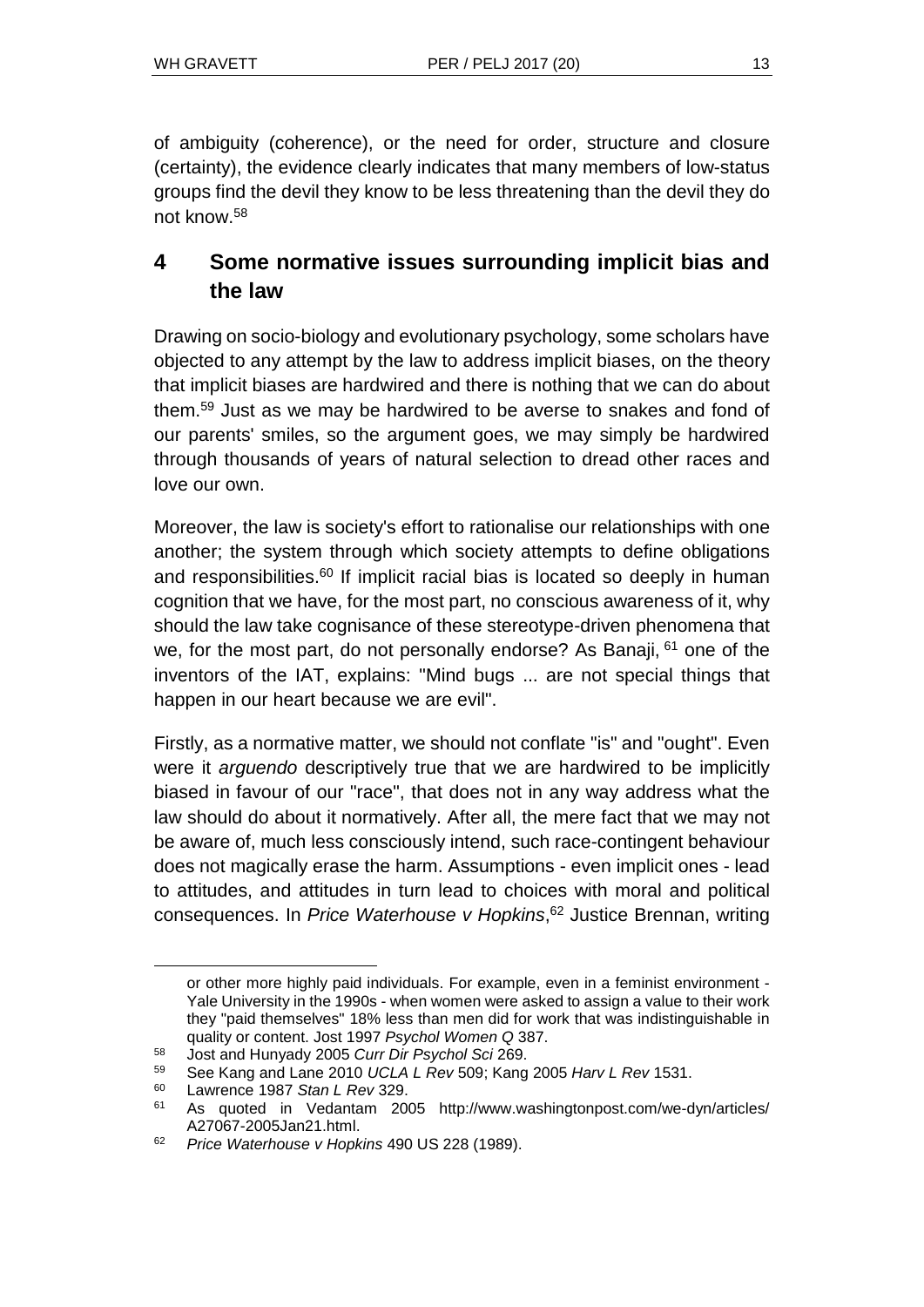for a plurality of the United States Supreme Court in the context of implicit gender discrimination, stated:

[U]nwitting or ingrained bias is no less injurious or worthy of eradication than blatant or calculated discrimination … The fact that some or all of the partners at Price Waterhouse may have been unaware of that motivation, even within themselves, neither alters the fact of its existence nor excuses it.

Secondly, most conceptions of justice argue that people are entitled to certain rights derived from their shared humanity. Two salient features of stereotypes are (i) that they mask individuality (the stereotyper fails to be sensitive to an individual's unique characteristics); and (ii) that they lead to "moral distancing". In moral distancing the stereotyper sees an individual as more "other" than he or she really is, and this corrodes the sense of a common, shared humanity.<sup>63</sup> History attests to the connection between dehumanisation and moral license - those who are dehumanised are pushed out beyond the scope of rights that would guard against the most egregious atrocities.

Studies demonstrating the link between implicit racial biases and dehumanisation provide forceful examples of implicit racial biases' moral and legal relevance. In this context, consider the following examples of the use of animal imagery in relation to Black defendants in actual court cases. In *Darden v Wainwright*, <sup>64</sup> the prosecutor referred to the Black defendant in closing argument as an "animal" that "shouldn't be out of his cell unless he has a leash on him and a prison guard at the other end of that leash". And, in a Louisiana case in  $2002^{65}$  the prosecutor referred to the Black defendants as "animals like that" and implored the jury to "send a message to that jungle".

In a compelling empirical study Goff *et al*<sup>66</sup> investigated the implicit association between "Black" and "ape". To test for the implicit presence of this subjugating metaphor they subliminally primed participants with either Black or White faces and then asked them to identify, as fast as possible, perceptually degraded images of apes that slowly came into focus.<sup>67</sup> When primed with a consciously undetectable image of a Black face, participants were able to identify the ape in fewer frames. Conversely, when primed with

l <sup>63</sup> Kelly and Roedder 2008 *Philosophy Compass* 532.

<sup>64</sup> *Darden v Wainwright* 477 US 168 180 (1986) as cited in Smith and Levinson 2011 *S Seattle U L Rev* 819-820.

<sup>65</sup> *S v Harris* 820 So 2d 471 (2002) as cited in Smith and Levinson 2011 *Seattle U L Rev* 820.

<sup>66</sup> Goff *et al* 2008 *J Pers Soc Psychol* 292.

<sup>67</sup> Goff *et al* 2008 *J Pers Soc Psychol* 303-305.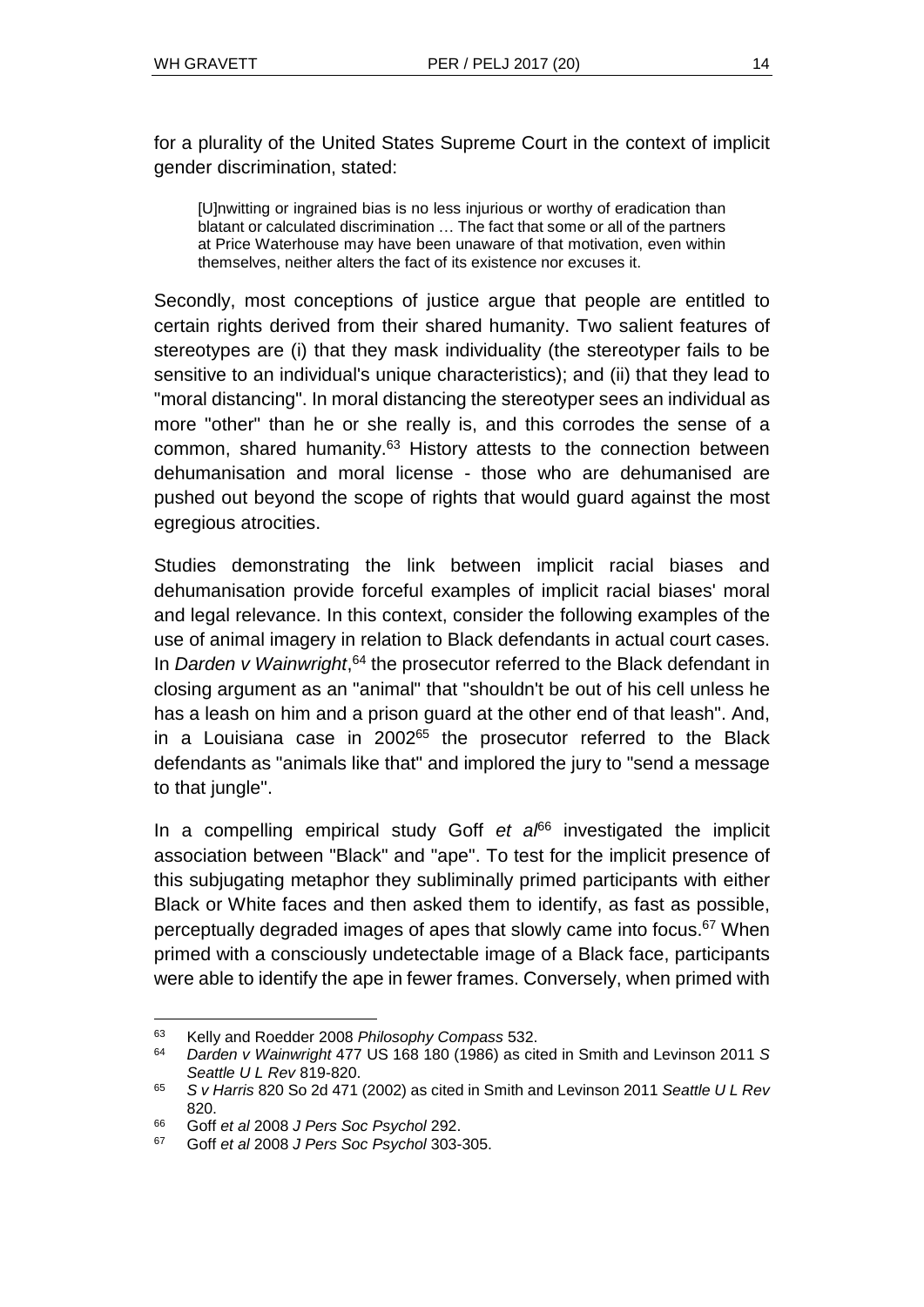a consciously undetectable White face, participants required more frames to detect the ape than when they received no prime at all.<sup>68</sup> This study confirmed that people - most of whom explicitly claimed not to have even heard of the stereotype linking Blacks with apes - nonetheless implicitly associated Blacks with apes.

In a related study Goff and his colleagues performed a content analysis of the media coverage surrounding 600 death penalty-eligible criminal cases prosecuted in Philadelphia between 1979 and 1999. The study revealed that coverage of Black defendants in the *Inquirer*, Philadelphia's major daily newspaper, included on average four times the number of ape-like metaphors and imagery than coverage of White capital defendants.<sup>69</sup> Even more disconcertingly, the research found a strong correlation between the number of times a dehumanising animalistic reference was made and the likelihood that the defendant received the most severe punishment.<sup>70</sup>

# **5 Conclusion**

Most of us would like to be free of biases and stereotypes that lead us to judge individuals based upon the social categories to which they belong, such as race. But wishing things do not make them so. The best scientific evidence suggests that most of us - regardless of how hard we try to be fair and objective and regardless of how deeply we believe in our own objectivity - harbour implicit mental biases that might very well alter our behaviour.<sup>71</sup> The accumulated hard data, collected from scientific experiments conducted with mathematical precision, objective measurements and statistical dissection, forces us - as Justice van der Westhuizen urged<sup>72</sup> - to see through the facile assumptions of our own "colour-blindness".

Confronted with robust research suggesting the pervasiveness of implicit bias on decision-making, should we, as lawyers and judges and legal scholars, strive to be behaviourally realistic, recognise our all-too-human frailties, and design systems and procedures to attempt to decrease the impact of implicit bias in the courtroom? I submit that our duty as faithful stewards of the judicial system demands no less. A judicial system that embraces a mission of social justice, while simultaneously being hamstrung

l <sup>68</sup> Goff *et al* 2008 *J Pers Soc Psychol* 303-305.

<sup>69</sup> Goff *et al* 2008 *J Pers Soc Psychol* 303-305.

<sup>70</sup> Goff *et al* 2008 *J Pers Soc Psychol* 303-305.

<sup>71</sup> See Kang *et al* 2012 *UCLA L Rev* 1186.

<sup>72</sup> *PER / PELJ* 2017(20) - DOI http://dx.doi.org/10.17159/1727-3781/2017/v20n0[a1312.](http://journals.assaf.org.za/index.php/per/editor/submission/1160)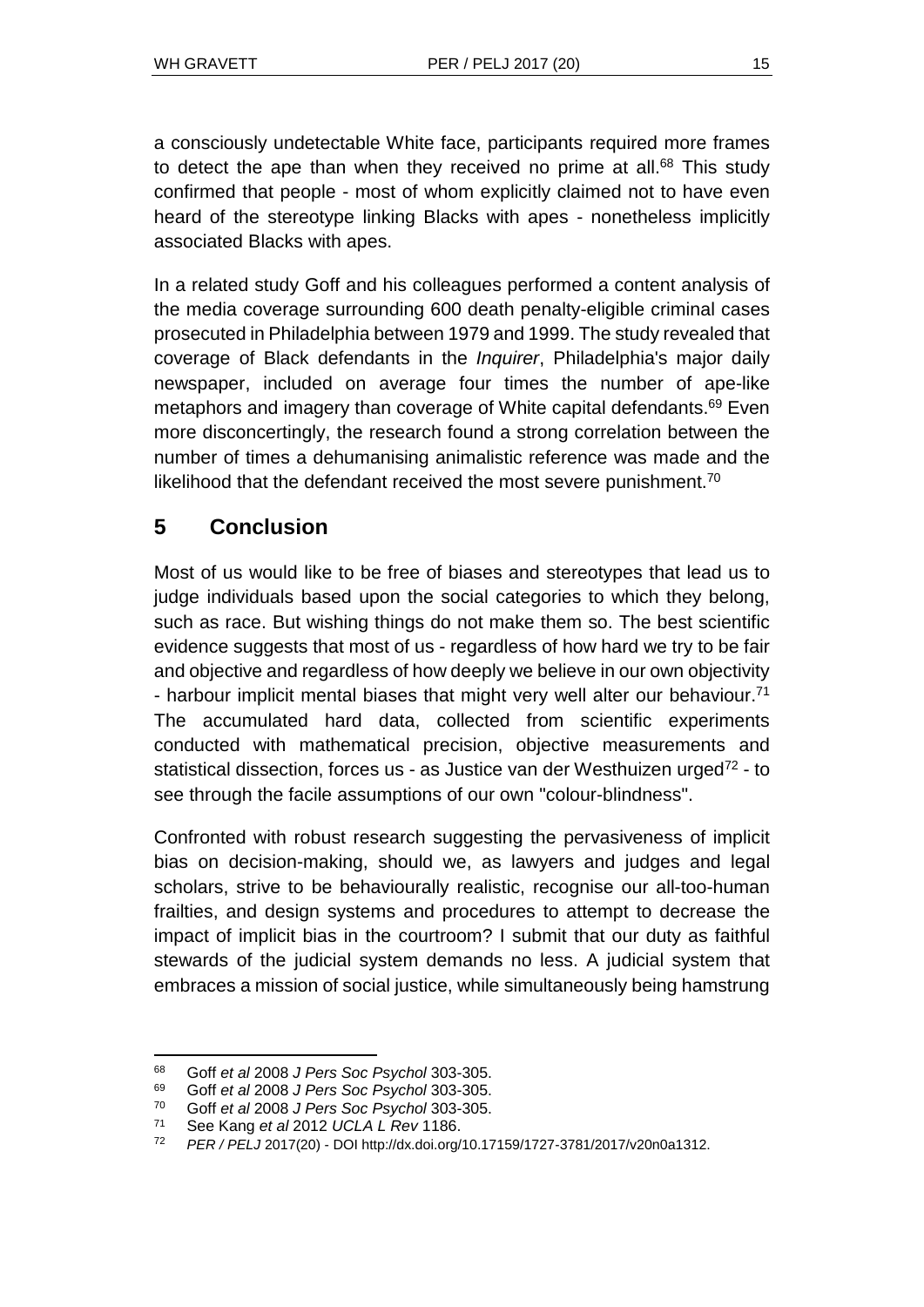by decision-making processes that might be implicitly racially biased, is simply indefensible.

What then, can we do about implicit biases in the courtroom? The public should ideally view the court system as the single institution that is most unbiased, impartial, fair and just. Yet the typical trial courtroom mixes together many people, often strangers, from different social backgrounds, in an intense, stressful, emotional and often hostile social environment. In such an environment a complex jumble of implicit and explicit biases will inevitably be active. It is the primary responsibility of the judge to manage this complex and bias-rich environment to the end that fairness and justice be done - and be seen to be done.

The good news is that implicit biases are malleable, *ie* they are not impervious to change. On the personal level, one potentially effective strategy to alter implicit bias about race is to expose ourselves to countertypical exemplars.<sup>73</sup> For example, in a longitudinal study, Dasgupta and Asgari<sup>74</sup> tracked the implicit gender stereotypes held by female subjects both before and after attending a year of college. One group of women attended a co-educational college, while the other attended a single-sex college. At the commencement of their college careers both groups had comparable levels of implicit stereotypes against women.<sup>75</sup> However, after one year, those who attended the women-only institution on average expressed no implicit gender bias, whereas the average gender bias of those who attended the co-educational college actually increased.<sup>76</sup> After carefully accounting for the other environmental variables of the two universities (e.g. coursework and extra-curricular activities), the researchers concluded that it was exposure to an environment in which women frequently occupied counter-stereotypic leadership roles (professors and administrators) that altered the implicit gender stereotypes of female college students.<sup>77</sup>

Research has also shown that when a person forms a new personal connection with a member of a previously devalued out-group, implicit attitudes and stereotypes towards that group may change rapidly and

<sup>73</sup> Kang *et al* 2012 *UCLA L Rev* 1169.

<sup>74</sup> Dasgupta and Asgari 2004 *J Exp Soc Psychol* 642. Although the longitudinal field study explored implicit gender bias, Kang expresses the opinion that we should not be surprised to see similar results in the near future with regard to implicit racial bias. Kang 2005 *Harv L Rev* 1562.

<sup>75</sup> Both groups viewed women stereotypically as more "supportive" than "agentic".

<sup>76</sup> Dasgupta and Asgari 2004 *J Exp Soc Psychol* 651.

<sup>77</sup> Dasgupta and Asgari 2004 *J Exp Soc Psychol* 651-653.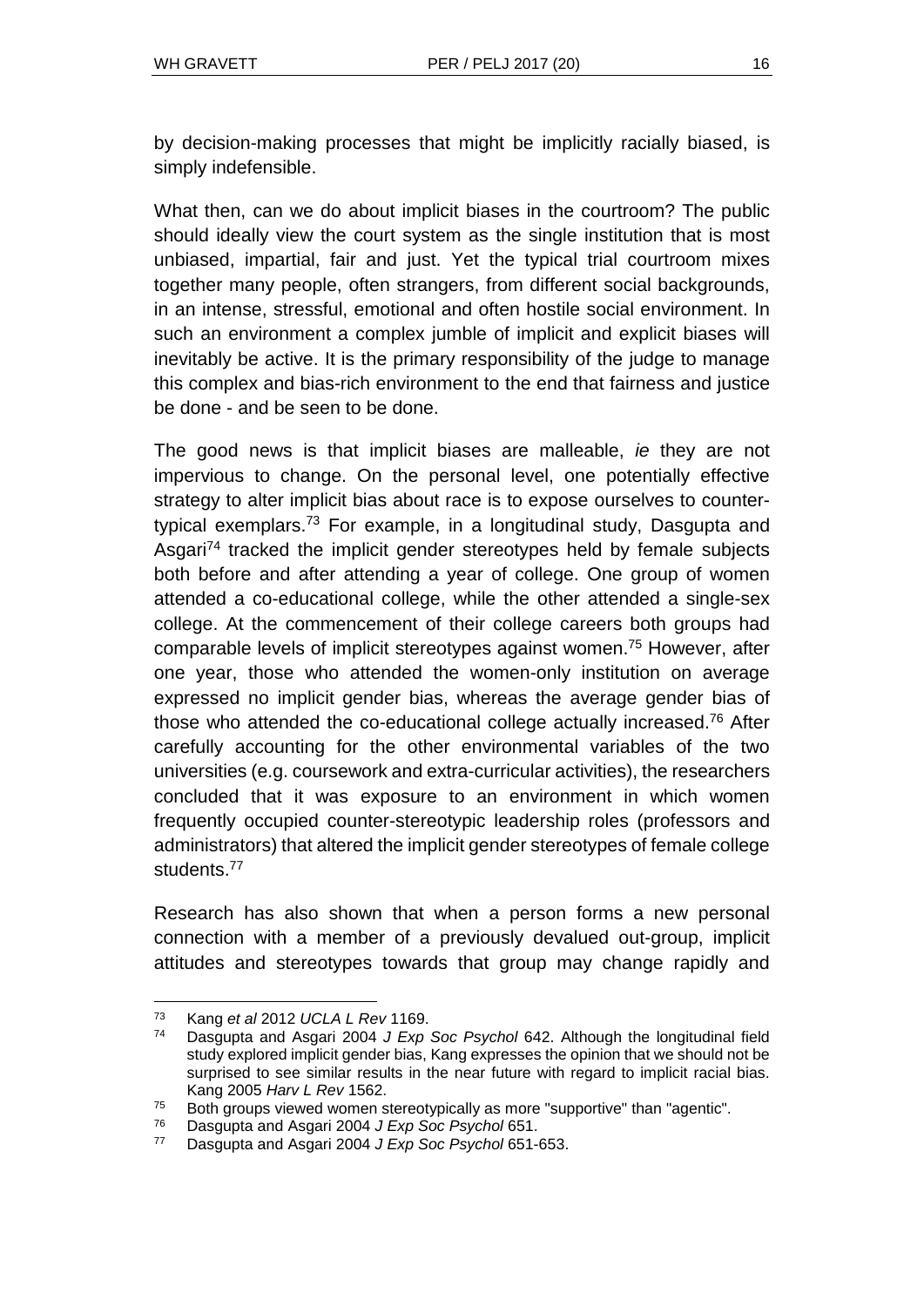dramatically.<sup>78</sup> Such evidence gives further impetus to efforts to increase the diversity of the Bench and courtroom.

On the legal institutional level, the implicit social cognition research bears out that the conditions under which implicit biases translate most readily into discriminatory behaviour are when people have wide discretion in making quick decisions with little accountability.<sup>79</sup> Judges function in just such an institutional environment. Courtrooms can be busy places, often requiring judges to make almost instantaneous decisions on motions, trial objections, witness credibility and the like in high-pressure situations. The research makes clear that unwanted prejudicial responses are most likely to occur under conditions of distraction or cognitive overload that do not afford judges the time necessary to actively engage in the corrective cognitive processes to control the "bigot in the brain".<sup>80</sup>

The evidence also suggests that believing ourselves to be objective puts us at particular risk for susceptibility to implicit biases and behaving in ways that belie our self-conception. This is precisely what Justice van der Westhuizen cautioned us about. Judges should therefore remind themselves that they are human and fallible, notwithstanding their status, their education and the robe.

Most judges view themselves as objective and especially talented at fair decision-making. For example in one survey Rachlinski *et al*<sup>81</sup> found that 97% of judges (35 out of 36) believed that they were in the top quartile "in avoid[ing] racial prejudice in decision-making" relative to other judges who attended the same conference. That is obviously statistically impossible. In another survey more than 97% of the administrative judges surveyed ranked themselves in the top 50% in terms of avoiding bias – again, this is mathematically impossible.<sup>82</sup>

Closely connected to doubting one's objectivity is the strategy of consciously increasing one's motivation to be fair. Social psychologists generally agree that motivation is an important determinant in checking biased behaviour.<sup>83</sup> It may be difficult to correct biases even when we do

<sup>78</sup> Lowery, Hardin and Sinclair 2001 *J Pers Soc Psychol* 842.

<sup>79</sup> Kang *et al* 2012 *UCLA L Rev* 1142.

<sup>80</sup> Rachlinski *et al* 2009 *Notre Dame L Rev* 1225; Levinson 2007 *Duke LJ* 379; Lee 2008 *UC Davis L Rev* 543.

<sup>81</sup> Rachlinski *et al* 2009 *Notre Dame L Rev* 1210.

<sup>82</sup> Guthrie, Rachlinski and Wistrich 2009 *Duke LJ* 1519.

<sup>83</sup> Fazio and Towles-Schwen "The MODE model of attitude behaviour: The introspection illusion as a source of the bias blind spot" as cited in Kang *et al* 2012 *UCLA L Rev* 1174.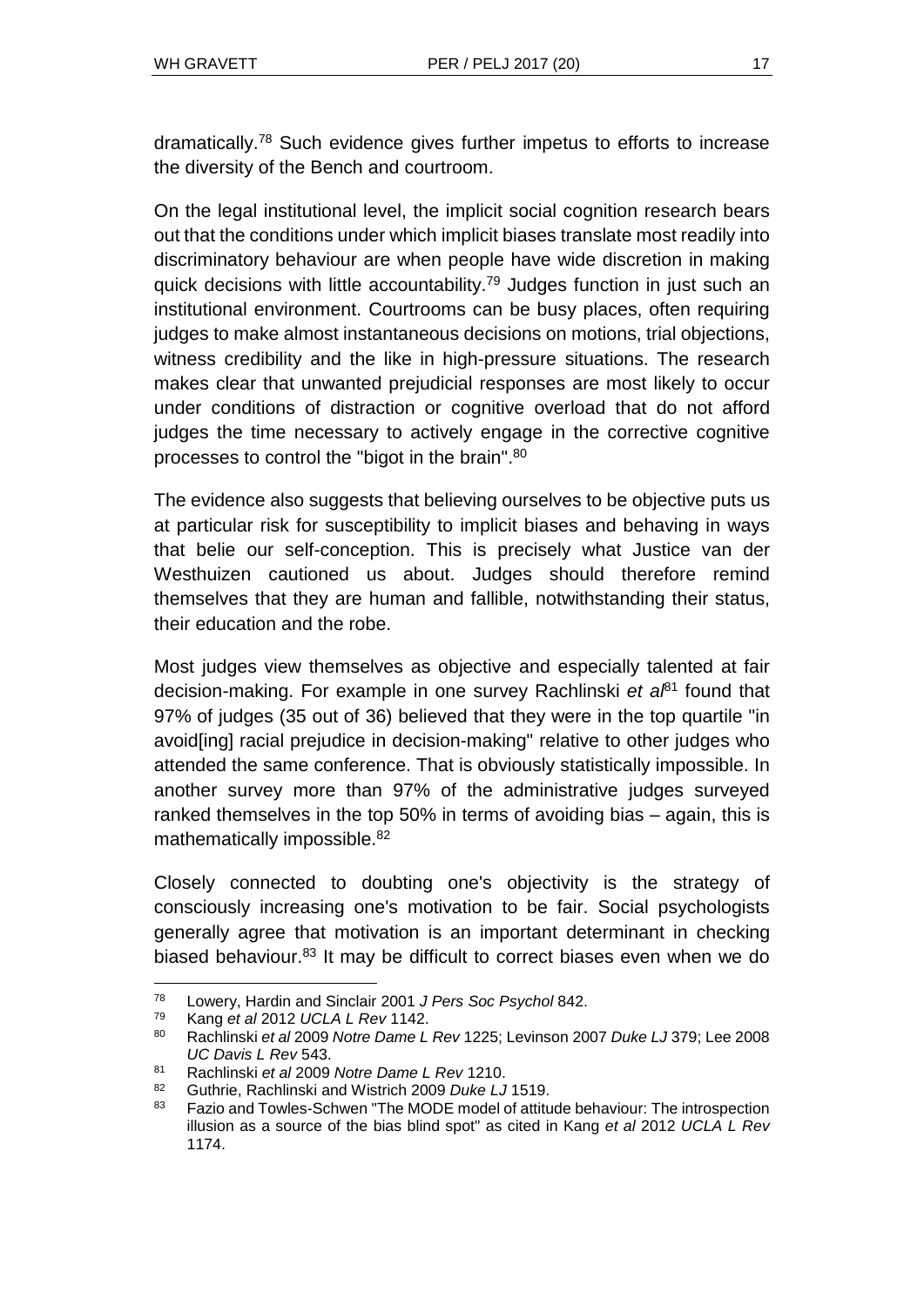l

know about them. However, if we trust our own explicit self-reports about our biases - namely, that we have none - we will have no motivation to selfcorrect. Unfortunately, as far as biases are concerned, we often readily see the splinter in our neighbour's eye while ignoring the mote in our own.

A powerful way to increase judicial motivation would be for judges to gain scientific knowledge about implicit social cognition. This would require that judges become internally persuaded that a genuine problem exists. Judges in the United States are already studying what might be done. For example, the National Center for State Courts has a dedicated working group on implicit biases and it has produced a primer on the subject for judges.<sup>84</sup>

As part of judicial education, judges should be encouraged to take the IAT. It might assist newly appointed judges to understand the extent to which they have implicit racial biases and alert them to the need to correct for these biases when they take the Bench. It would also serve to counter the phenomenon that when a sense of power is bestowed on people, they tend to show greater bias than they did before.<sup>85</sup> To be clear, the suggestion is not that testing should be mandatory for judicial candidates or that their results should be disclosed. To be effective, judges should be "confronted" with their IAT results in a thoughtful and controlled manner that fosters introspection and avoids defensive responses.

In addition to providing training, the judicial system could also alter actual practices in the courtroom to minimise the untoward impact of implicit biases. In this regard, Rachlinski *et al* suggests the use of three-judge trial courts in all instances, $86$  improving the diversity of appellate court panels,  $87$ and increasing the depth of appellate scrutiny by employing *de novo* review in cases in which particular trial court findings of fact might be tainted by implicit bias.<sup>88</sup>

<sup>84</sup> See National Center for State Courts http://www.ncsonline. org/D\_research/ref/implicit/html.

<sup>85</sup> Vedantam 2005 http:/[/www.washingtonpost.com/we-dyn/articles/A27067-](http://www.washingtonpost.com/we-dyn/articles/A27067-2005Jan21.html) [2005Jan21.html.](http://www.washingtonpost.com/we-dyn/articles/A27067-2005Jan21.html)

<sup>86</sup> The authors recognise that adopting such a measure would entail major structural changes. Also, having three judges decide cases that one might be able to decide could well be too inefficient and costly to be viable. Rachlinski *et al* 2009 *Notre Dame L Rev* 1231.

 $87$  One study found that adding a female judge to an appellate panel more than doubled the probability that a male huge would rule in favour of the plaintiff in sexual harassment cases and more than tripled this probability in sex discrimination cases. Peresie 2005 *Yale LJ* 1778.

<sup>88</sup> Rachlinski *et al* 2009 *Notre Dame L Rev* 1231.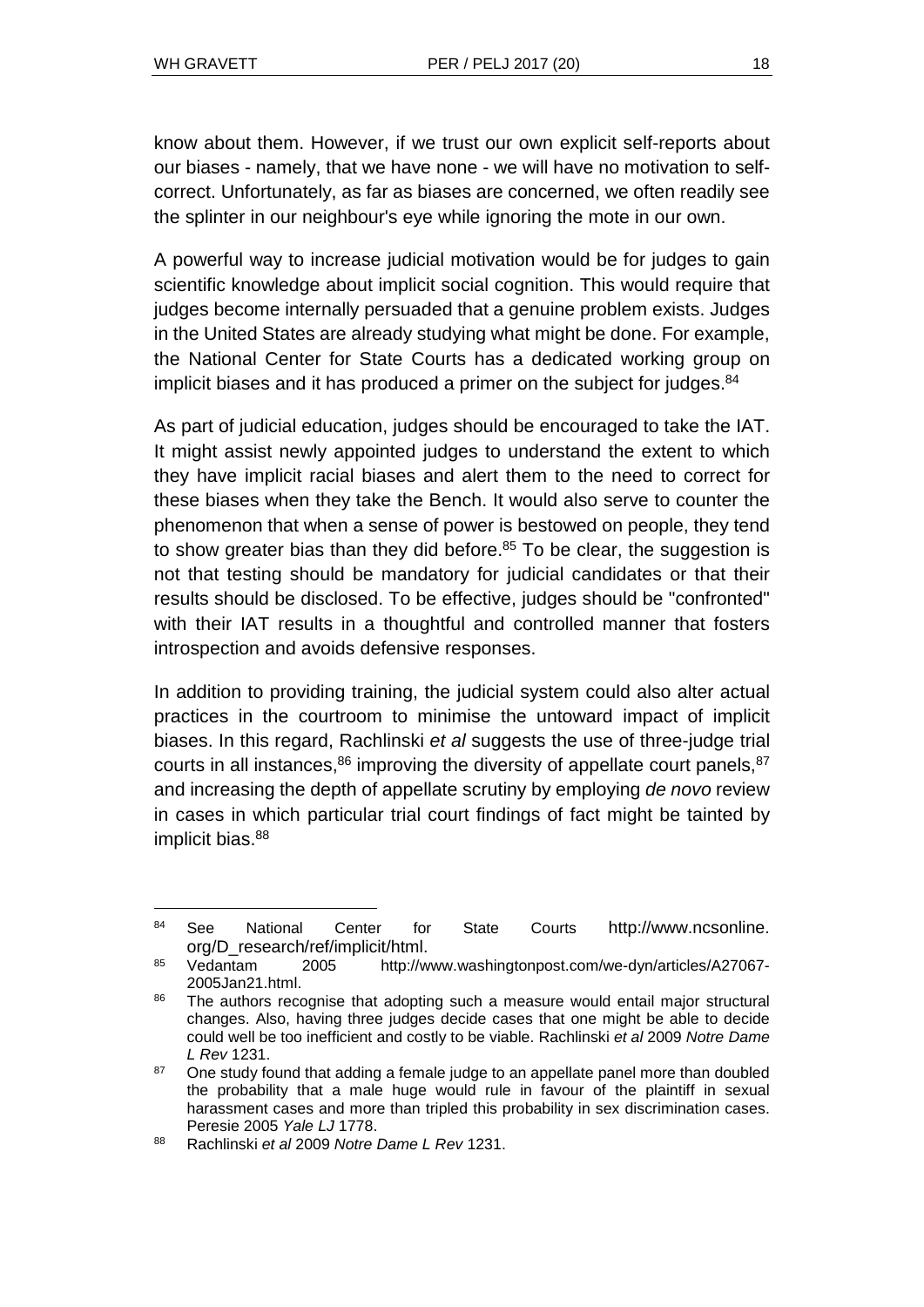I am mindful of the potential costs of these interventions. However, if there are cost-effective interventions I believe that they should be adopted, at least on an experimental basis. I recognise that these suggestions are starting points and that they may not all be effective. However, to render justice blind - as it is supposed to be - these reforms are worth considering.

The general goal of this contribution is not to take a position on how the discoveries in implicit social cognition research should inform the law. Rather it is to reveal to South African legal practitioners and scholars who are unfamiliar with implicit racial bias and its potential consequences (i) the robustness of the empirical evidence that much of human cognition can and does occur without introspective access; (ii) that such implicit mental processes nevertheless guide and influence decision-making; and (iii) that the costs incurred by individuals and social groups come at the hands not only of the malign, but also from the unaware and uncontrolled mental acts of well-intentioned people.

In short, this contribution suggests that the research findings surrounding implicit racial bias provide a more behaviourally accurate understanding of the continued perpetuation of racial disparities in the judicial system. It seeks be useful to lawyers and judges of good faith who conclude that implicit racial bias in the courtroom is a problem worth worrying about, but do not know quite what to do about it. I also hope to provoke those who are more skeptical about the legal relevance of implicit racial bias to engage in substantive debate about implicit biases, "colour-blindness" and the law past caricatures.

# **Bibliography**

## **Literature**

Alexander *New Jim Crow* Alexander M *The New Jim Crow: Mass Incarceration in the Age of Colorblindness* (New Press New York 2012)

Ayres and Waldfogel 1994 *Stan L Rev* Ayres I and Waldfogel J "A Market Test for Race Discrimination in Bail Setting" 1994 *Stan L Rev* 987-1047

Baldus *et al* 1997 *Cornell L Rev*

Baldus DC *et al* "Racial Discrimination and the Death Penalty in the Post-Furman Era: An Empirical and Legal Overview with Recent Findings from Philadelphia" 1997 *Cornell L Rev* 1638-1770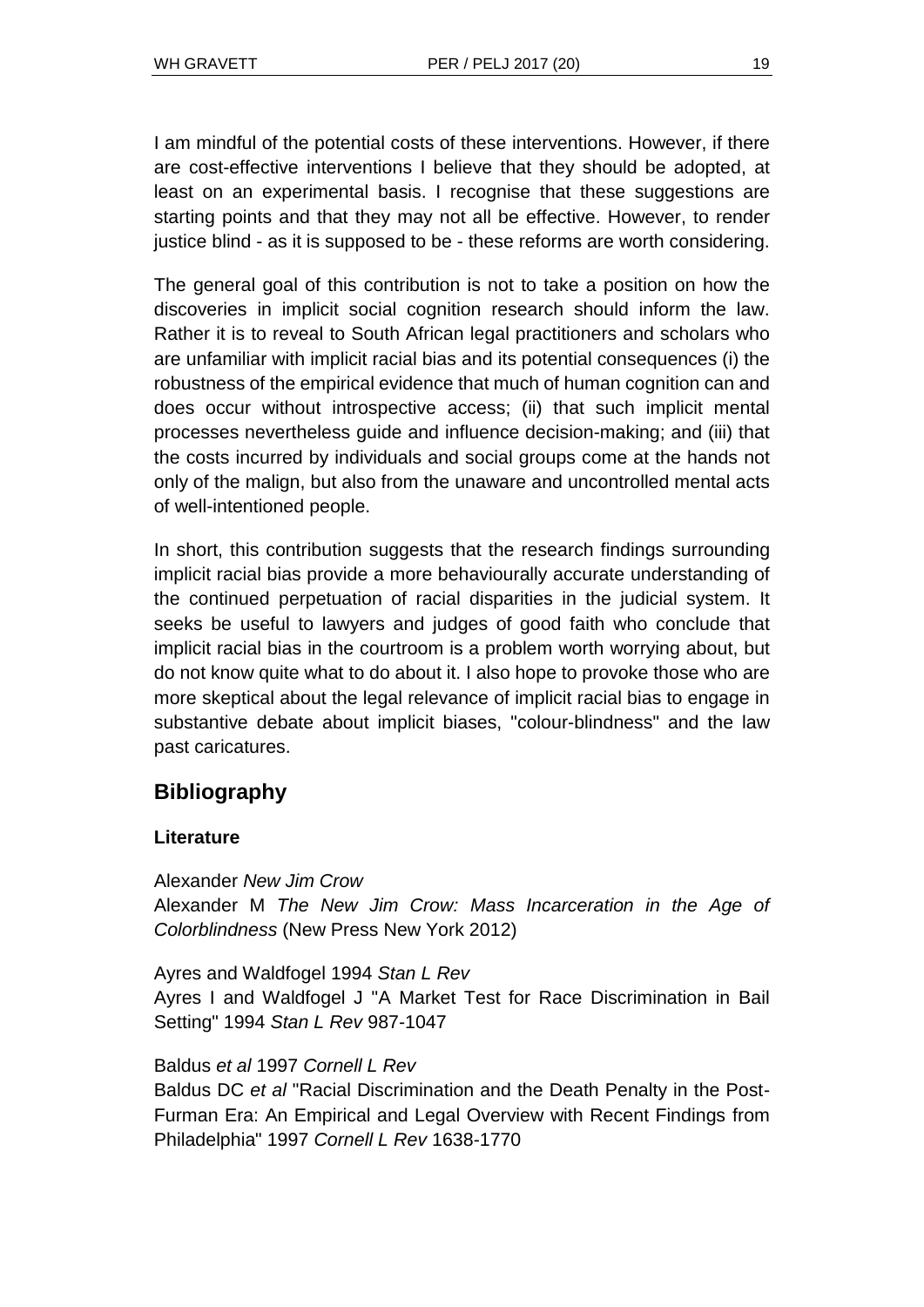## Banks, Eberhardt and Ross 2006 *Cal L Rev*

Banks RR, Eberhardt JL and Ross L "Discrimination and Implicit Bias in a Racially Unequal Society" 2006 *Cal L Rev* 1169-1190

## Blair, Judd and Chapleau 2004 *Psychol Sci*

Blair IV, Judd CM and Chapleau KM "The Influence of Afrocentric Facial Features in Criminal Sentencing" 2004 *Psychol Sci* 674-679

## Blasi and Jost 2006 *Cal L Rev*

Blasi G and Jost JT "System Justification Theory and Research: Implications for Law, Legal Advocacy, and Social Justice" 2006 *Cal L Rev*  1119-1168

## Correll *et al* 2002 *J Pers Soc Psychol*

Correll J *et al* "The Police Officer's Dilemma: Using Ethnicity to Disambiguate Potentially Threatening Individuals" 2002 *J Pers Soc Psychol*  1314-1329

#### Dasgupta 2004 *Soc Justice Res*

Dasgupta N "Implicit Ingroup Favoritism, Outgroup Favoritism, and their Behavioral Manifestations" 2004 *Soc Justice Res* 143-169

### Dasgupta and Asgari 2004 *J Exp Soc Psychol*

Dasgupta N and Asgari S "Seeing is Believing: Exposure to Counterstereotypic Women Leaders and Its Effect on the Malleability of Automatic Gender Stereotyping" 2004 *J Exp Soc Psychol* 642-658

## Devine and Elliot 1995 *Pers Soc Psychol Bull*

Devine PG and Elliot AJ "Are Racial Stereotypes Really Fading? The Princeton Trilogy Revisited" 1995 *Pers Soc Psychol Bull* 1139-1150

#### Dunham *et al* 2014 *Social Cognition*

Dunham Y *et al* "From a Different Vantage: Intergroup Attitudes among Children from Low- and Intermediate-Status Racial Groups" 2014 *Social Cognition* 1-21

Eberhardt *et al* 2004 *J Pers Soc Psychol* Eberhardt JL *et al* "Seeing Black: Race, Crime, and Visual Processing" 2004 *J Pers Soc Psychol* 876-893

Eisenberg and Johnson 2003 *De Paul L Rev* Eisenberg T and Johnson SL "Implicit Racial Attitudes of Death Penalty Lawyers" 2003 *De Paul L Rev* 1539-1556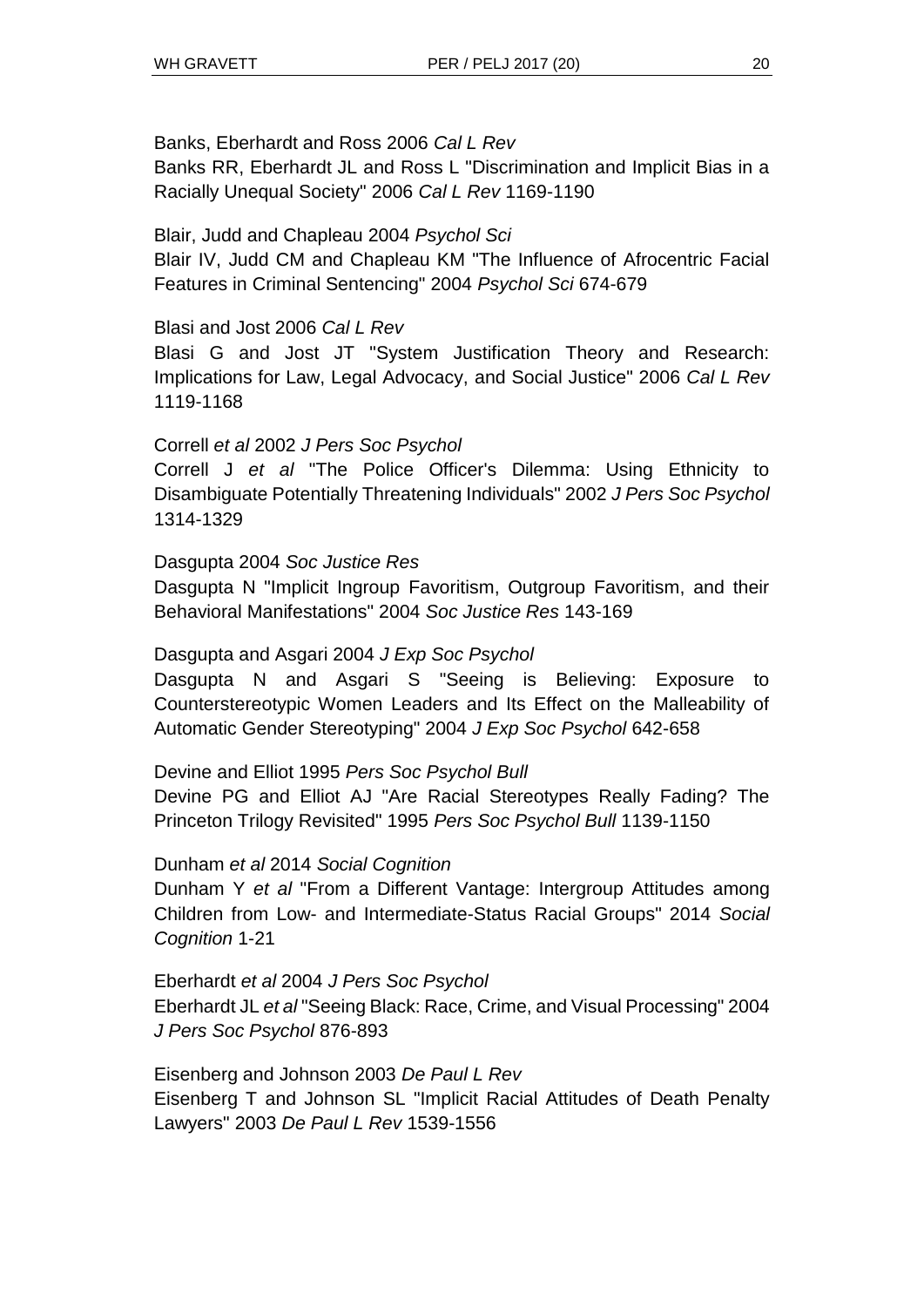## Gladwell *Blink*

Gladwell M *Blink: The Power of Thinking without Thinking* (Penguin New York 2006)

### Goff *et al* 2008 *J Pers Soc Psychol*

Goff PA *et al* "Not Yet Human: Implicit Knowledge, Historical Dehumanization, and Contemporary Consequences" 2008 *J Pers Soc Psychol* 292-306

Guthrie, Rachlinski and Wistrich 2009 *Duke LJ*

Guthrie C, Rachlinski JJ and Wistrich AJ "'The Hidden "Judiciary': An Empirical Examination of Executive Branch Justice" 2009 *Duke LJ* 1477- 1530

Jolls and Sunstein 2006 *Cal L Rev* Jolls C and Sunstein CR "The Law of Implicit Bias" 2006 *Cal L Rev* 969-996

Jost 1997 *Psychol Women Q* Jost JT "An Experimental Replication of the Depressed-entitlement Effect among Women" 1997 *Psychol Women Q* 387-393

Jost and Hunyady 2005 *Curr Dir Psychol Sci* Jost JT and Hunyady O "Antecedents and Consequences of System-Justifying Ideologies" 2005 *Curr Dir Psychol Sci* 260-265

Kang 2005 *Harv L Rev* Kang J "Trojan Horses of Race" 2005 *Harv L Rev*1489-1593

Kang *Implicit Bias* Kang J *Implicit Bias: A Primer for Courts* (National Center for State Courts Williamsburg 2009)

Kang and Lane 2010 *UCLA L Rev* Kang J and Lane K "Seeing Through Colorblindness: Implicit Bias and the Law" 2010 *UCLA L Rev* 465-520

Kang *et al* 2010 *JELS* Kang J *et al* "Are Ideal Litigators White? Measuring the Myth of Colorblindness" 2010 *JELS* 886-915

Kang *et al* 2012 *UCLA L Rev* Kang J *et al* "Implicit Bias in the Courtroom" 2012 *UCLA L Rev* 1124-1186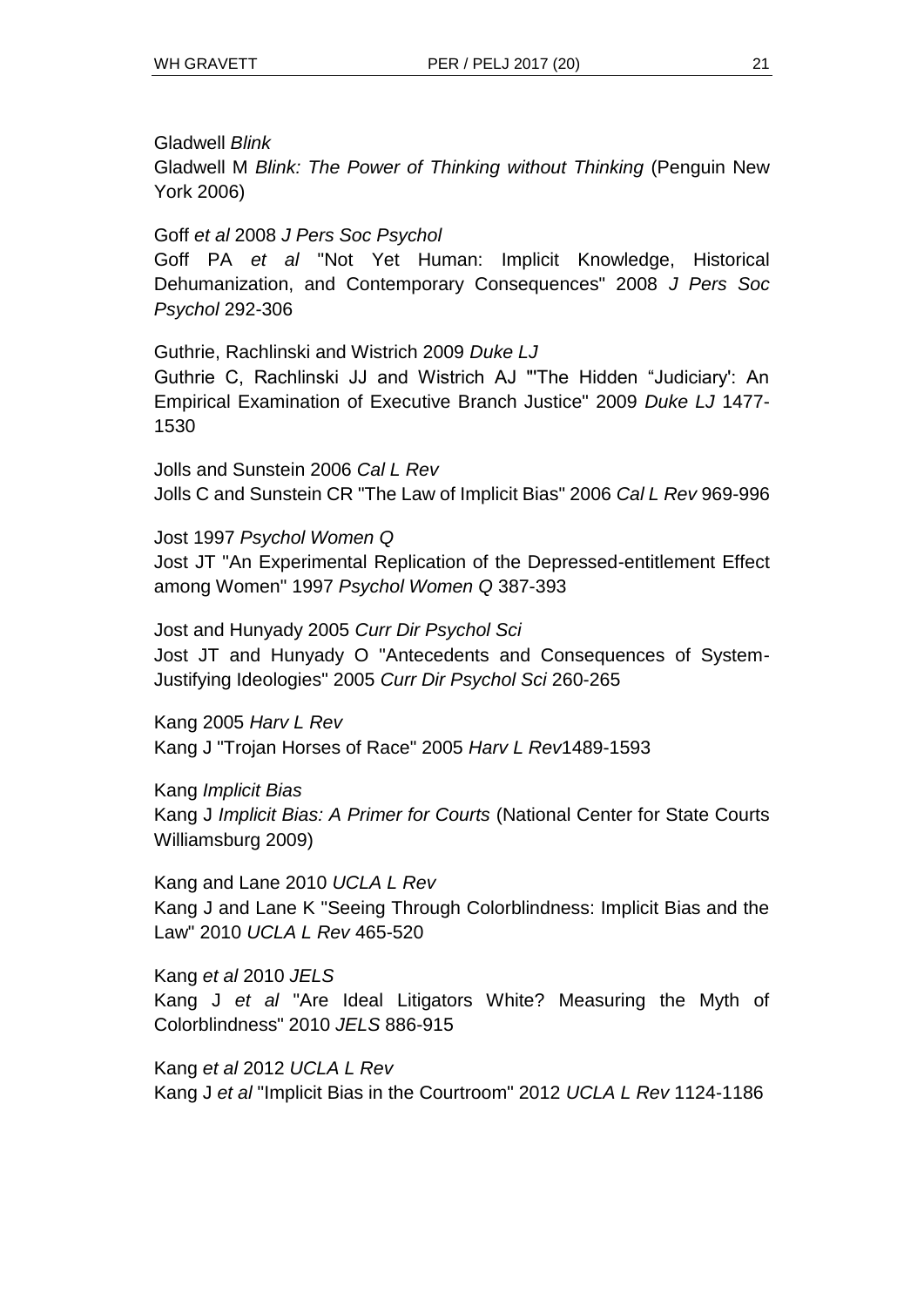Kelly and Roedder 2008 *Philosophy Compass* Kelly D and Roedder E "Racial Cognition and the Ethics of Implicit Bias" 2008 *Philosophy Compass* 522-540

Lawrence 1987 *Stan L Rev*

Lawrence CR "The Id, the Ego, and Equal Protection: Reckoning with Unconscious Racism" 1987 *Stan L Rev* 317-388

Lee 2008 *UC Davis L Rev* Lee C "The Gay Panic Defense" 2008 *UC Davis L Rev* 536-549

Levinson 2007 *Duke LJ*

Levinson JD "Forgotten Racial Equality: Implicit Bias, Decisionmaking, and Misremembering" 2007 *Duke LJ* 345-424

López 2010 *Cal L Rev* López IFH "Post-Racial Racism: Racial Stratification and Mass Incarceration in the Age of Obama" 2010 *Cal L Rev* 1023-1074

Lowery, Hardin and Sinclair 2001 *J Pers Soc Psychol* Lowery BS, Hardin CD and Sinclair S "Social Influence Effects on Automatic Racial Prejudice" 2001 *J Pers Soc Psychol* 842-855

Mustard 2001 *J L & Econ*

Mustard DB "Racial, Ethnic, and Gender Disparities in Sentencing: Evidence from the US Federal Courts" 2001 *J L & Econ* 285-314

Newheiser *et al* 2014 *Dev Psychol*

Newheiser A-K *et al* "Preference for High Status Predicts Implicit Outgroup Bias among Children from Low-Status Groups" 2014 *Dev Psychol* 1-10

Olson *et al* 2012 *Child Development* Olson KR *et al* "Children Associate Racial Groups with Wealth: Evidence from South Africa" 2012 *Child Development* 1884-1899

Peresie 2005 *Yale LJ* Peresie JL "Female Judges Matter: Gender and Collegial Decisionmaking in the Federal Appellate Courts" 2005 *Yale LJ* 1759-1790

Rachlinski *et al* 2009 *Notre Dame L Rev* Rachlinski *et al* "Does Unconscious Bias Affect Trial Judges?" 2009 *Notre Dame L Rev* 1195-1246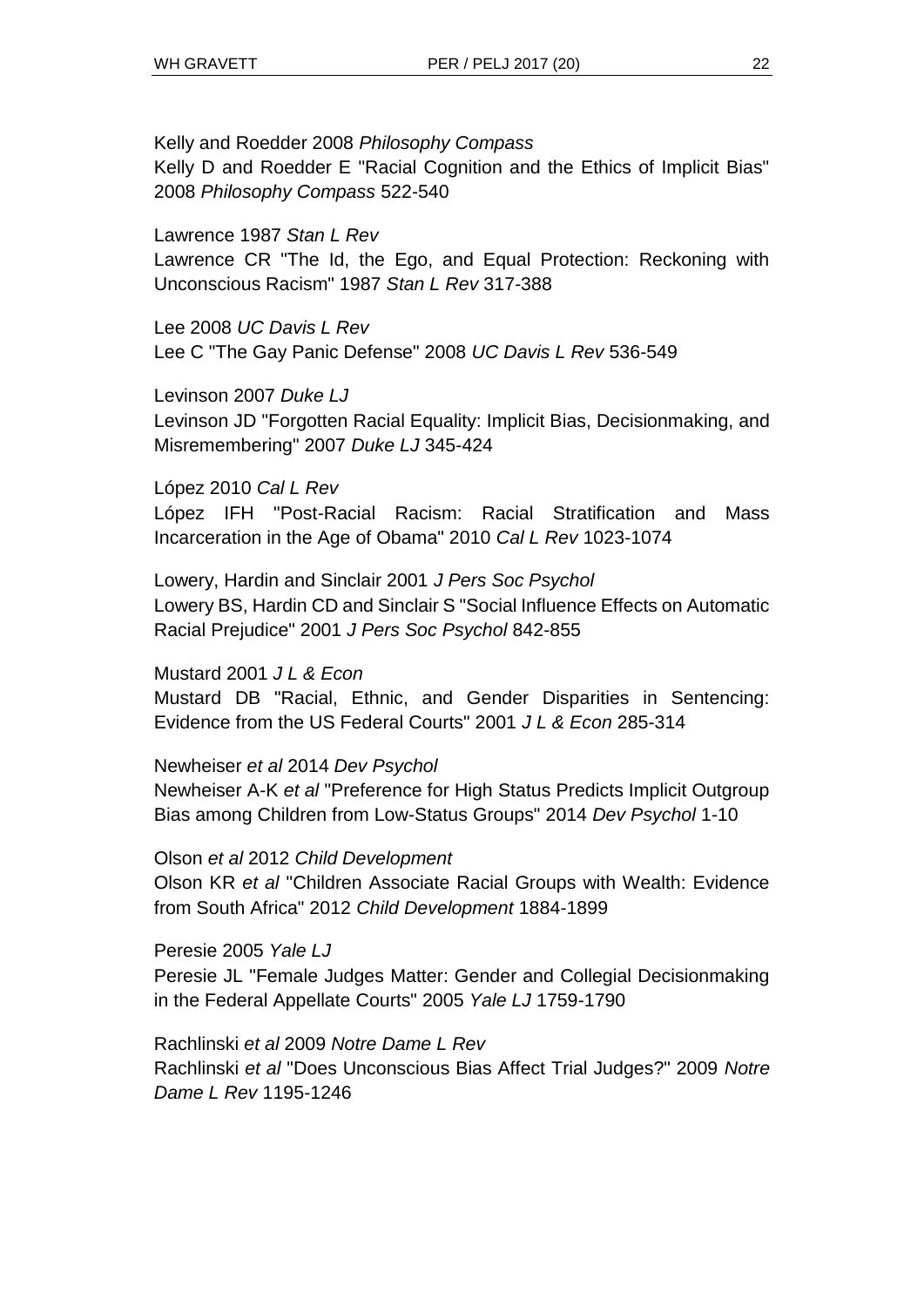Radelet and Pierce 1985 *L Soc Rev* Radelet ML and Pierce GL "Race and Prosecutorial Discretion in Homicide Cases" 1985 *L Soc Rev* 587-621

Rehavi and Starr *Racial Disparity* Rehavi MM and Starr SB *Racial Disparity in Federal Criminal Charging and its Sentencing Consequences* (University of Michigan Ann Arbor 2012)

Shutts *et al* 2011 *Dev Sci* Shutts K *et al* "Race Preferences in Children: Insights from South Africa" 2011 *Dev Sci* 1283-1291

Smith and Levinson 2011 *Seattle U L Rev* Smith RJ and Levinson JD "The Impact of Implicit Racial Bias on the Exercise of Prosecutorial Discretion" 2011 *Seattle U L Rev* 795-826

Smith, Levinson and Robinson 2014 *Ala L Rev* Smith RJ, Levinson JD and Robinson Z "Implicit White Favoritism in the Criminal Justice System" 2014 *Ala L Rev* 871-923

Task Force on Race and the Criminal Justice System *Preliminary Report* Task Force on Race and the Criminal Justice System *Preliminary Report on Race and Washington's Criminal Justice System* (Seattle University School of Law Seattle 2012)

Warren *et al One In 100* Warren J *et al One In 100: Behind Bars in America* (PEW Centre on States Washington DC 2008)

## **Case law**

*Darden v Wainwright* 477 US 168 180 (1986)

*McCleskey v Kemp* 481 US 279 312 (1987)

*Price Waterhouse v Hopkins* 490 US 228 (1989)

*S v Harris* 820 So 2d 471 (2002)

## **Internet sources**

Carpenter 2008 http://www.affirmact.blogspot.co.za/2008/05/buriedprejudice-bigot-in-your-brain.html Carpenter S 2008 *Buried Prejudice: The Bigot in Your Brain*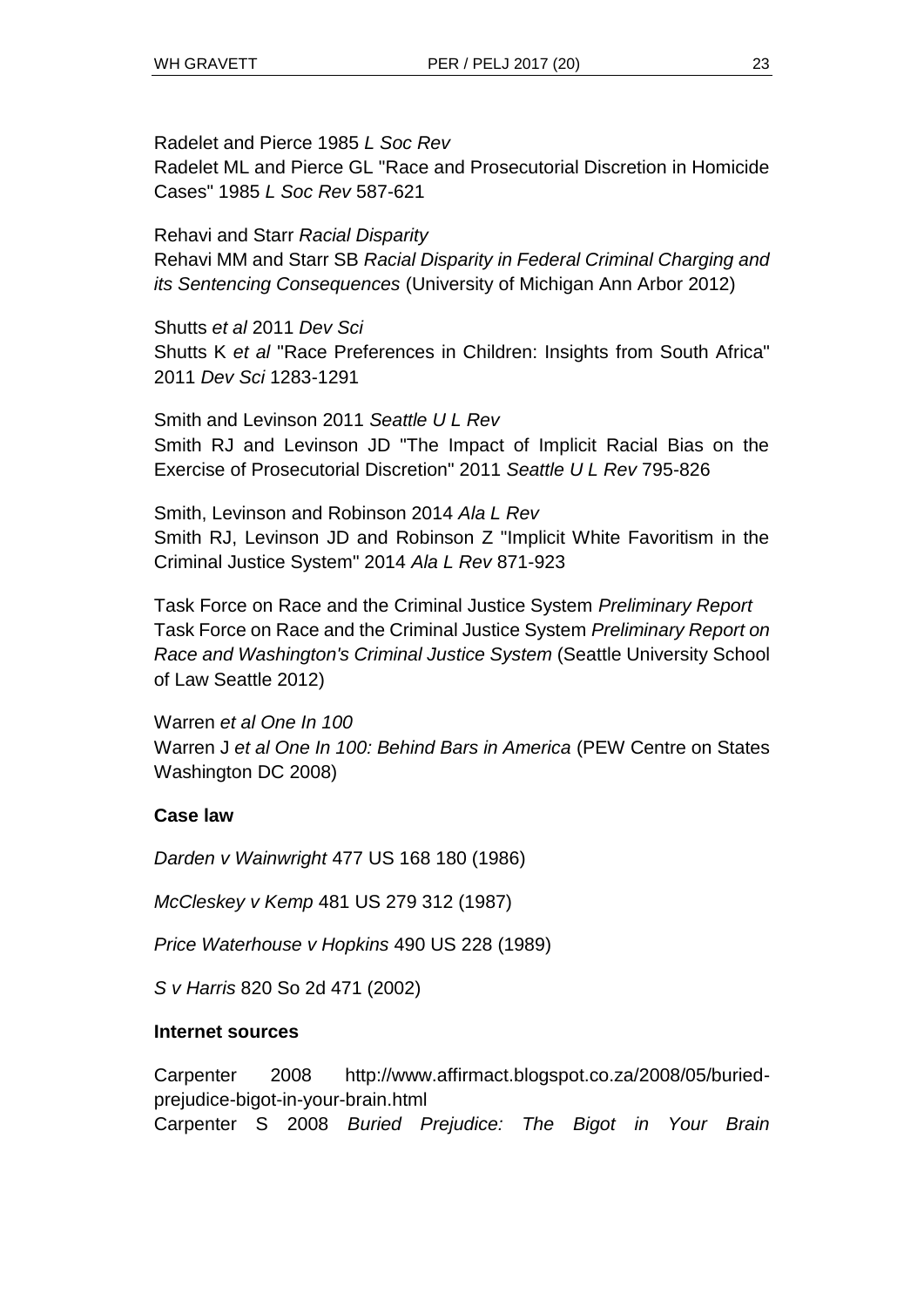http://www.affirmact.blogspot.co.za/2008/05/buried-prejudice-bigot-inyour-brain.html accessed 25 May 2016

NAACP 2016 <http://www.naacp.org/pages/criminal-justice-fact-sheet> NAACP 2016 *Criminal Justice Fact Sheet* [http://www.naacp.org/pages/](http://www.naacp.org/pages/criminal-justice-fact-sheet) [criminal-justice-fact-sheet](http://www.naacp.org/pages/criminal-justice-fact-sheet) accessed 25 May 2016

National Center for State Courts http://www.ncsonline.org/ D\_research/ref/implicit/html.

National Center for State Courts *Research Guide – Helping Courts Address Implicit Bias* [http://www.ncsonline.org/D\\_research/ref/implicit/html](http://www.ncsonline.org/D_research/ref/implicit/html) accessed 20 May 2016.

US Department of Justice 2015 https://www.bjs.gov/content/pub/ pdf/jim14.pdf

US Department of Justice Bureau of Justice Statistics 2015 *Jail Inmates at Midyear 2014* https://www.bjs.gov/content/pub/pdf/jim14.pdf accessed 25 May 2016

US Sentencing Commission Leadership Conference on Civil Rights 2000 http://protectcivilrights.org/pdf/reports/Justice.pdf

US Sentencing Commission Leadership Conference on Civil Rights 2000 *Justice on Trial: Racial Disparities in the Criminal Justice System* http://protectcivilrights.org/pdf/reports/Justice.pdf accessed 30 May 2016

Vedantam 2005 http:/[/www.washingtonpost.com/we-dyn/articles/A27067-](http://www.washingtonpost.com/we-dyn/articles/A27067-2005Jan21.html) [2005Jan21.html](http://www.washingtonpost.com/we-dyn/articles/A27067-2005Jan21.html)

Vedantam S "See No Bias" *Washington Post* (23 January 2005) <http://www.washingtonpost.com/we-dyn/articles/A27067-2005Jan21.html> accessed 2 May 2016

# **List of Abbreviations**

| Ala L Rev            | Alabama Law Review                                 |
|----------------------|----------------------------------------------------|
| Cal L Rev            | <b>California Law Review</b>                       |
| Cornell L Rev        | <b>Cornell Law Review</b>                          |
| Curr Dir Psychol Sci | <b>Current Directions in Psychological Science</b> |
| De Paul L Rev        | De Paul Law Review                                 |
| Dev Psychol          | Developmental Psychology                           |
| Dev Sci              | <b>Developmental Science</b>                       |
| Duke LJ              | Duke Law Journal                                   |
| Harv L Rev           | <b>Harvard Law Review</b>                          |
|                      |                                                    |